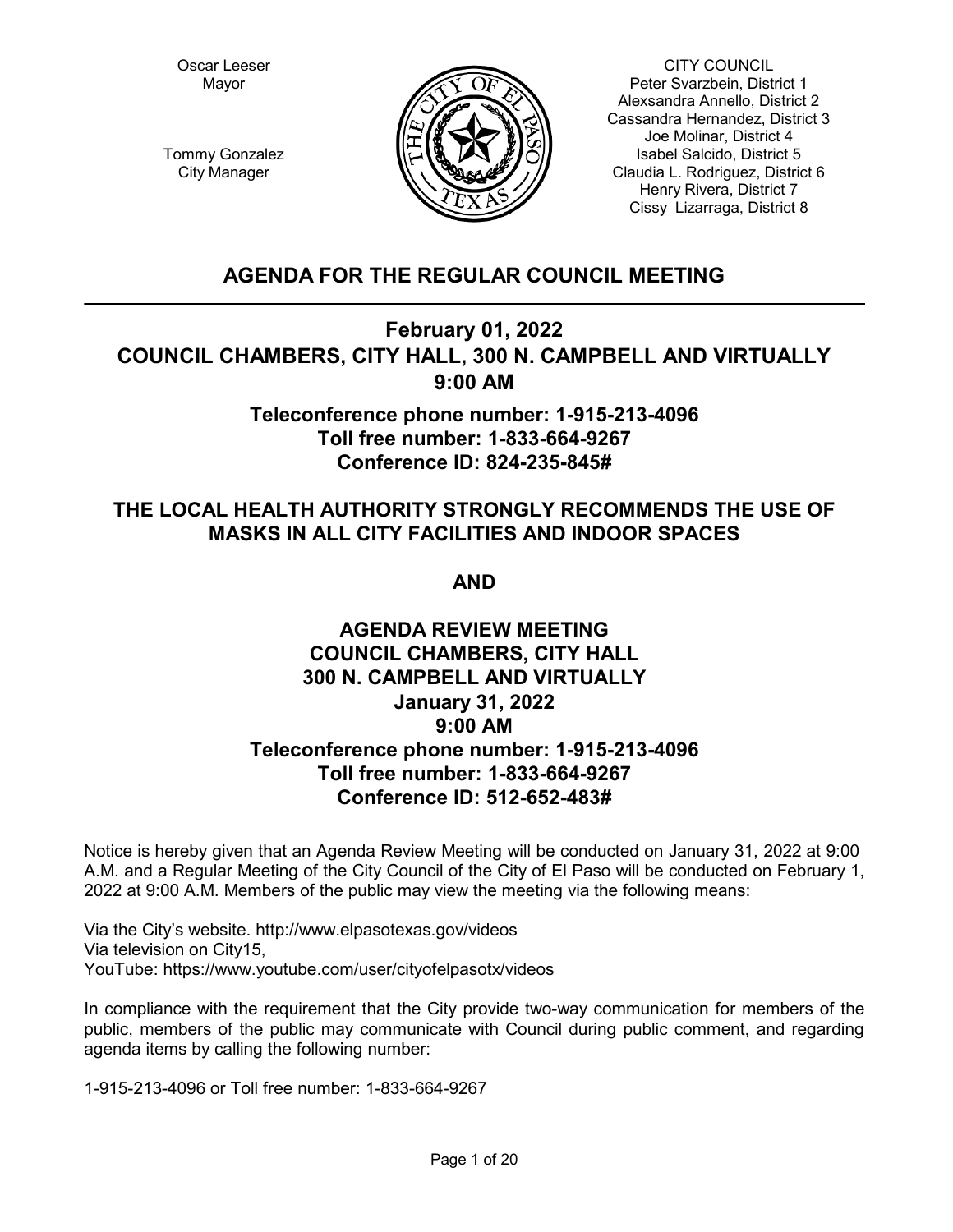**At the prompt please enter the corresponding Conference ID:**

**Agenda Review, January 31, 2022 Conference ID: 512-652-483# Regular Council Meeting, February 1, 2022 Conference ID: 824-235-845#**

**The public is strongly encouraged to sign up to speak on items on this agenda before the start of this meeting on the following links:**

**https://www.elpasotexas.gov/city-clerk/meetings/city-council-meetings and http://legacy.elpasotexas.gov/muni\_clerk/Sign-Up-Form-Call-To-The-Public.php**

**The following member of City Council will be present via video conference:**

**Representative Cassandra Hernandez**

**A quorum of City Council must participate in the meeting.**

# **ROLL CALL**

# **INVOCATION**

# **PLEDGE OF ALLEGIANCE**

# **MAYOR'S PROCLAMATIONS**

## **Black History Month**

# **El Paso Children's Hospital Day**

# **NOTICE TO THE PUBLIC**

All matters listed under the CONSENT AGENDA, including those on the Addition to the Agenda, will be considered by City Council to be routine and will be enacted by one motion unless separate discussion is requested by Council Members. Prior to the vote, members of the audience may ask questions regarding items on the consent agenda. When the vote has been taken, if an item has not been called out for separate discussion, the item has been approved. Council may, however, reconsider any item at any time during the meeting.

# **CONSENT AGENDA - APPROVAL OF MINUTES:**

# **Goal 6: Set the Standard for Sound Governance and Fiscal Management**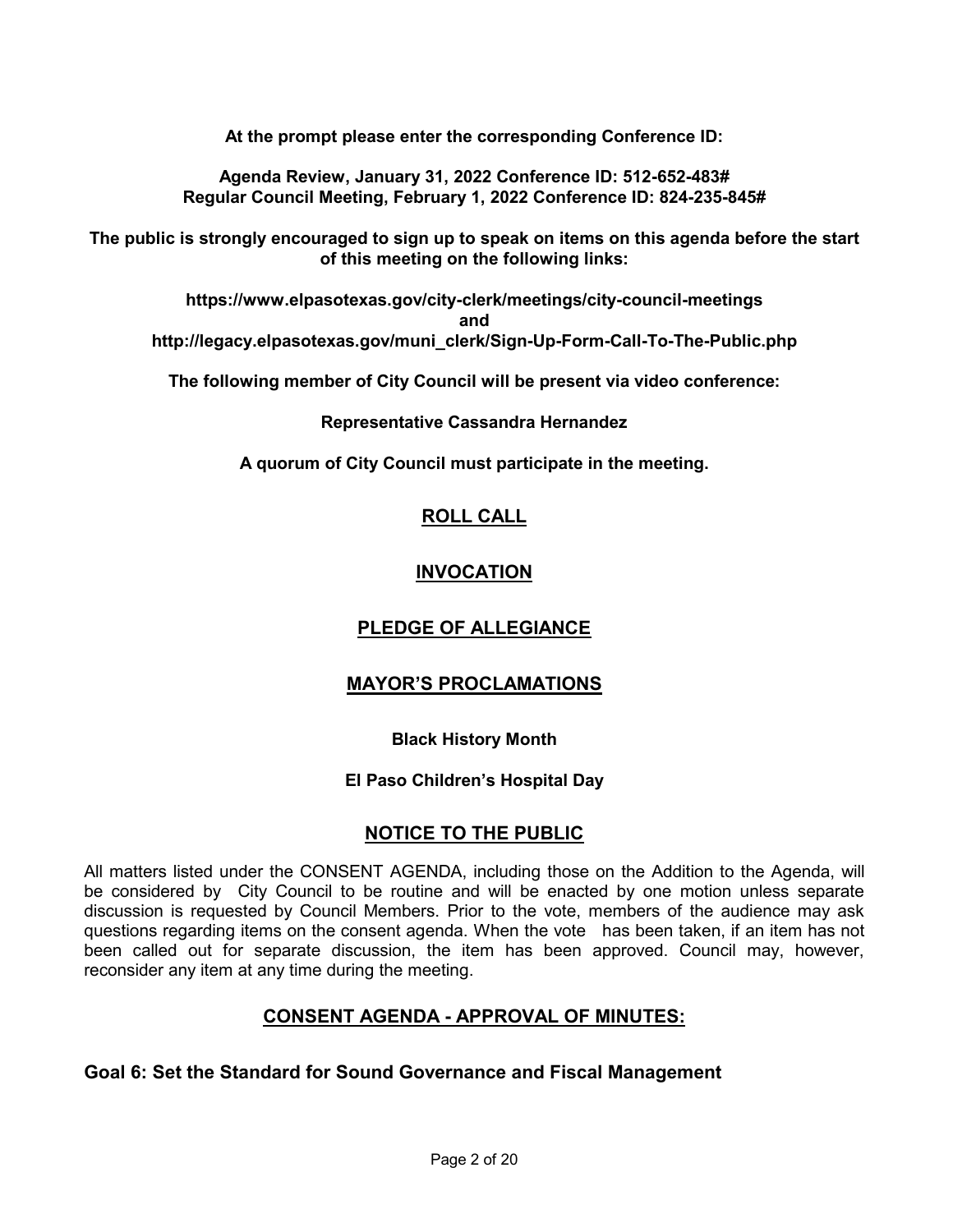**1.** Approval of Minutes of the Agenda Review Meeting of January 18, 2022. **[22-149](http://elpasotexas.legistar.com/gateway.aspx?m=l&id=/matter.aspx?key=6613)**

#### **All Districts**

City Clerk's Office, Laura D. Prine, (915) 212-0049

# **CONSENT AGENDA - REQUEST TO EXCUSE ABSENT CITY COUNCIL MEMBERS:**

# **2. CONSENT AGENDA - REQUEST TO EXCUSE ABSENT CITY COUNCIL MEMBERS:**

# **CONSENT AGENDA - RESOLUTIONS:**

## **Goal 1: Create an Environment Conducive to Strong, Sustainable Economic Development:**

**3.** A Resolution that the City Manager, or designee, be authorized to sign the first amendment to the Agreement for Professional Services by and between the City of El Paso and RS&H Inc, for a project known as "EPIA Runway 8R-26L Rehabilitation" for an amount not to exceed \$250,459.19 and that the City Manager be authorized to establish the funding sources and make any necessary budget transfers and execute any and all documents necessary for execution of the Agreement. Funding Source: Airport and AIP/Grant Funds.

## **All Districts**

Capital Improvement Department, Sam Rodriguez (915) 212-1845

## **Goal 2: Set the Standard for a Safe and Secure City**

**4.** A Resolution authorizing the City Manager or designee to submit a grant application number 2950608 for the City of El Paso Police Department project identified as the "Homeland Security Program FY 2022- LETPA Project " through the Office of the Governor of the State of Texas, Homeland Security Grant Division, including all related paperwork, including but not limited to, authorization of budget transfers, and/or revisions to the operation plan, and to accept, reject, amend, and/or terminate the grant which will provide financial assistance to the City of El Paso. In the event of loss or misuse of the grant funds, the City of El Paso assures that it will return the funds to the Office of the Governor in full. Requesting \$126,000.00, no cash match required. Grant period will be from September 1, 2022 - August 31, 2023.

## **All Districts**

Police, Assistant Chief Humberto Talamantes, (915) 212-4309

**5.** That the El Paso City Council authorizes the submission to the Office of the Governor of the State of Texas, Homeland Security Grant Division, grant application number 4432401, for the City of El Paso Police Department project identified as "Homeland Security Program FY 2023- Sustainment of First Responders" to provide financial assistance to the City of El Paso. The City Manager or designee is authorized to apply for, accept, reject, alter, and/or terminate said grant, in addition to sign any related paperwork, including but not

**[22-133](http://elpasotexas.legistar.com/gateway.aspx?m=l&id=/matter.aspx?key=6597)**

**[22-100](http://elpasotexas.legistar.com/gateway.aspx?m=l&id=/matter.aspx?key=6564)**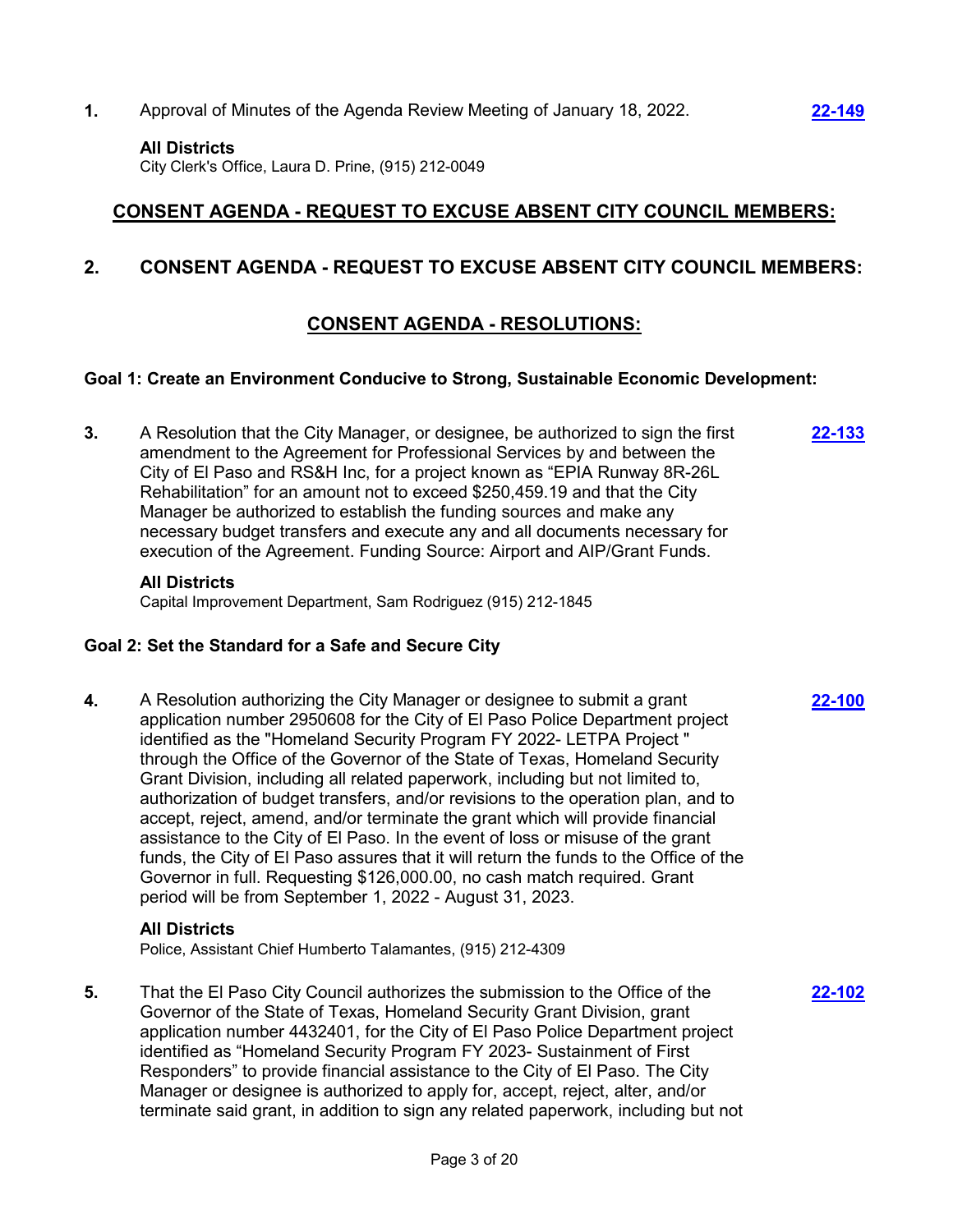limited to, authorization of budget transfers, and/or revisions to the operation plan, and to accept, reject, amend, and/or terminate the grant. Requesting \$100,000.00, no cash match required. Grant period will be from September 1, 2022 - August 31, 2023.

## **All Districts**

Police, Assistant Chief Humberto Talamantes, (915) 212-4309

**6.** That the El Paso City Council authorizes the submission of grant application to the Office of the Governor of the State of Texas, Criminal Justice Department, grant application number 4448701, for the City of El Paso Police Department project identified as "Justice Assistance Grant FY23" to provide financial assistance to the City of El Paso. Requesting \$248,479.87, no cash match required. Grant period will be from October 1, 2022 - September 30, 2023. The City Manager or designee is authorized to apply for, accept, reject, alter, and/or terminate said grant, in addition to sign any related paperwork, including but not limited to, authorization of budget transfers, and/or revisions to the operation plan, and to accept, reject, amend, and/or terminate the grant.

## **All Districts**

Police,Terrell Manson, (915) 212-0284

**7.** That the El Paso City Council authorizes the grant application submission to the Office of the Governor of the State of Texas, Criminal Justice Division, grant application number 2592809, for the City of El Paso Police Department project identified as "General Victims Services". Requesting \$173,819.70, which requires a cash match by the City of \$43,454.92 for a total project amount of \$217,274.62. The City Manager or designee is authorized to apply for, accept, reject, alter, and/or terminate said grant, in addition to sign any related paperwork, including the actual grant contract, as well as any grant amendments, corrections or extensions of the grant agreement. Grant period will be from October 1, 2022 - September 30, 2023.

## **All Districts**

Police, Assistant Chief Zina Silva, (915) 212-4306

**8.** That the El Paso City Council authorizes the submission to the Office of the Governor of the State of Texas, Criminal Justice Division, grant application number 3952703, for the City of El Paso Police Department project identified as "Project Safe Neighborhoods Grant Program, FY 2023" to provide financial assistance to the City of El Paso. Requesting \$39,358.15, no cash match is required. Grant period will be from October 1, 2022 September 30, 2023. The City Manager or designee is authorized to apply for, accept, reject, alter, and/or terminate said grant, in addition to sign any related paperwork, including but not limited to, authorization of budget transfers, and/or revisions to the operation plan, and to accept, reject, amend, and/or terminate the grant.

## **All Districts**

Police, Assistant Chief Humberto Talamantes, (915) 212-4309

**9.** That the City Manager or designee is authorized to submit the State Homeland Security grant application number 3221406 for the project titled "El Paso-Urban Planner" through the Texas Office of the Governor including all related

**[22-103](http://elpasotexas.legistar.com/gateway.aspx?m=l&id=/matter.aspx?key=6567)**

**[22-104](http://elpasotexas.legistar.com/gateway.aspx?m=l&id=/matter.aspx?key=6568)**

**[22-105](http://elpasotexas.legistar.com/gateway.aspx?m=l&id=/matter.aspx?key=6569)**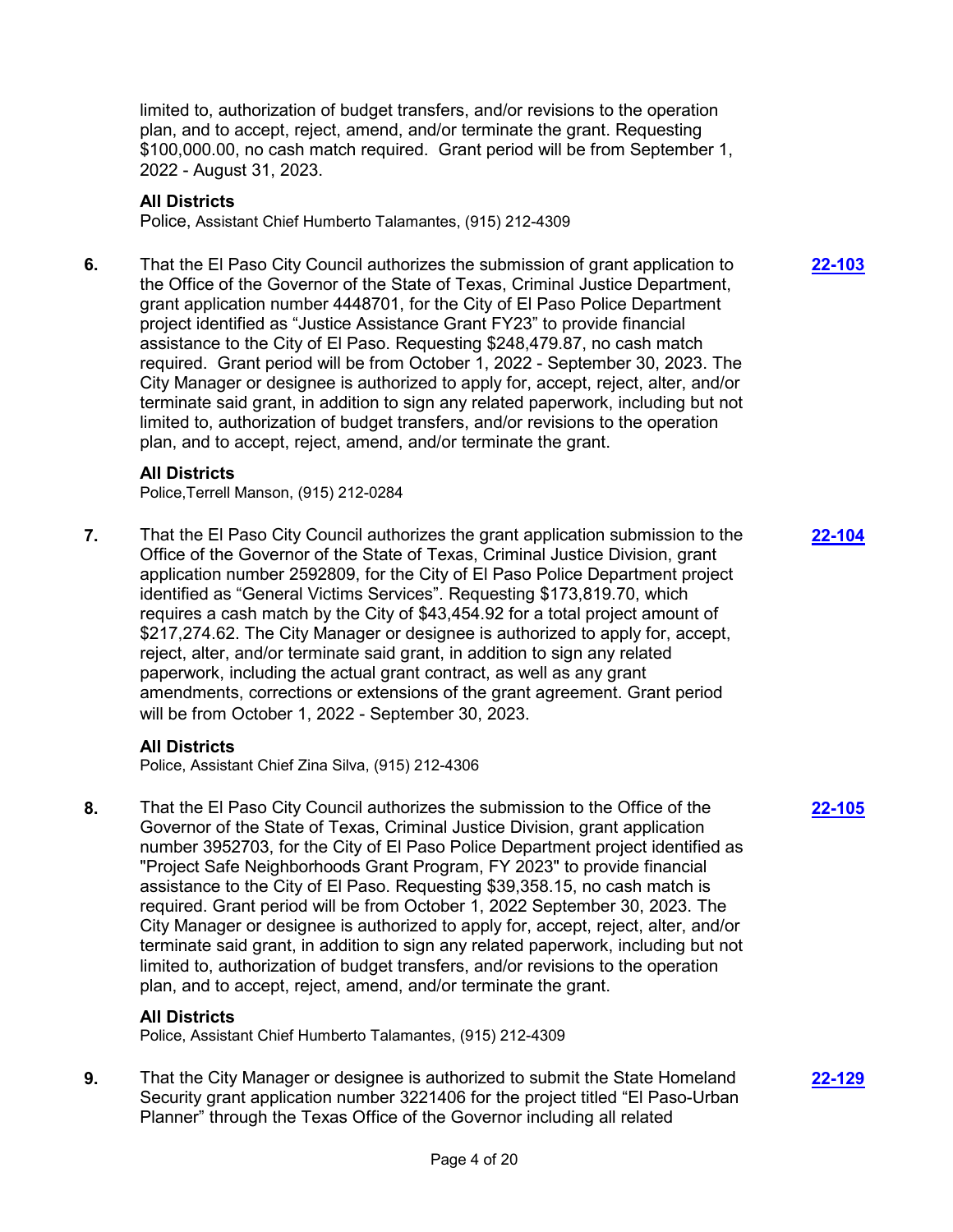paperwork, included but no limited to, authorization of budget transfers, and/or revision to the operation plan, and to accept, reject, amend, correct, and/or terminate the grant in the amount of \$61,439.29 for the period from September 1, 2022 through August 31, 2023 for an Emergency Management Specialist; and that the City of El Paso shall provide all applicable matching funds for said grant if applicable; and that in the event of loss or misuse of the grant funds, the City of El Paso assures the it will return the funds to the Office of the Governor in full.

## **All Districts**

Fire, Chief Mario M. D'Agostino, (915) 212-5605

**10.** That the City Manager or designee is authorized to submit the State Homeland Security Program grant application number 2951008 for the project titled "Sustainment of Fire Department Special Response Teams" through the Texas Office of the Governor including all related paperwork, including but not limited to, authorization of budget transfers, and/or revisions to the operation plan, and to accept, reject, amend, correct, and/or terminate the grant in the amount of \$97,982.00 for the period from September 1, 2022 through August 31, 2023, for the project that supports a Regional Hazardous Materials Team, Water Rescue Team, Search and Rescue Team, and a Special Rescue Team; and that the City of El Paso shall provide all applicable matching funds for said grant if applicable; and that in the event of loss of misuse of the grant funds, the City of El Paso assures that it will return the funds of the office of the Governor in full.

## **All Districts**

Fire, Chief Mario M. D'Agostino, (915) 212-5605

**11.** That the El Paso City Council authorizes the submission of grant application to the Office of the Governor of the State of Texas, Homeland Security Grant Division, grant application number 2950708, for the City of El Paso Police Department project identified as "MATRIX El Paso Fusion Center Sustainment and Enhancement FY23" to provide financial assistance to the City of El Paso. Requesting \$538,479.51, no cash match required. Grant period will be from September 1, 2022 - August 31, 2023. The City Manager or designee is authorized to apply for, accept, reject, alter, and/or terminate said grant, in addition to sign any related paperwork, including but not limited to, authorization of budget transfers, and/or revisions to the operation plan, and to accept, reject, amend, and/or terminate the grant.

#### **All Districts**

Police, Assistant Chief Humberto Talamantes, (915) 212-4309

## **Goal 3: Promote the Visual Image of El Paso**

**12.** That the Solid Waste liens on the attachment posted with this agenda be approved. (See Attachment A)

## **Districts 1, 2, 6, 7 and 8**

Environmental Services, Ellen A. Smyth, (915) 212-6000

## **Goal 5: Promote Transparent and Consistent Communication Amongst All Members of the**

**[22-130](http://elpasotexas.legistar.com/gateway.aspx?m=l&id=/matter.aspx?key=6594)**

## **[22-132](http://elpasotexas.legistar.com/gateway.aspx?m=l&id=/matter.aspx?key=6596)**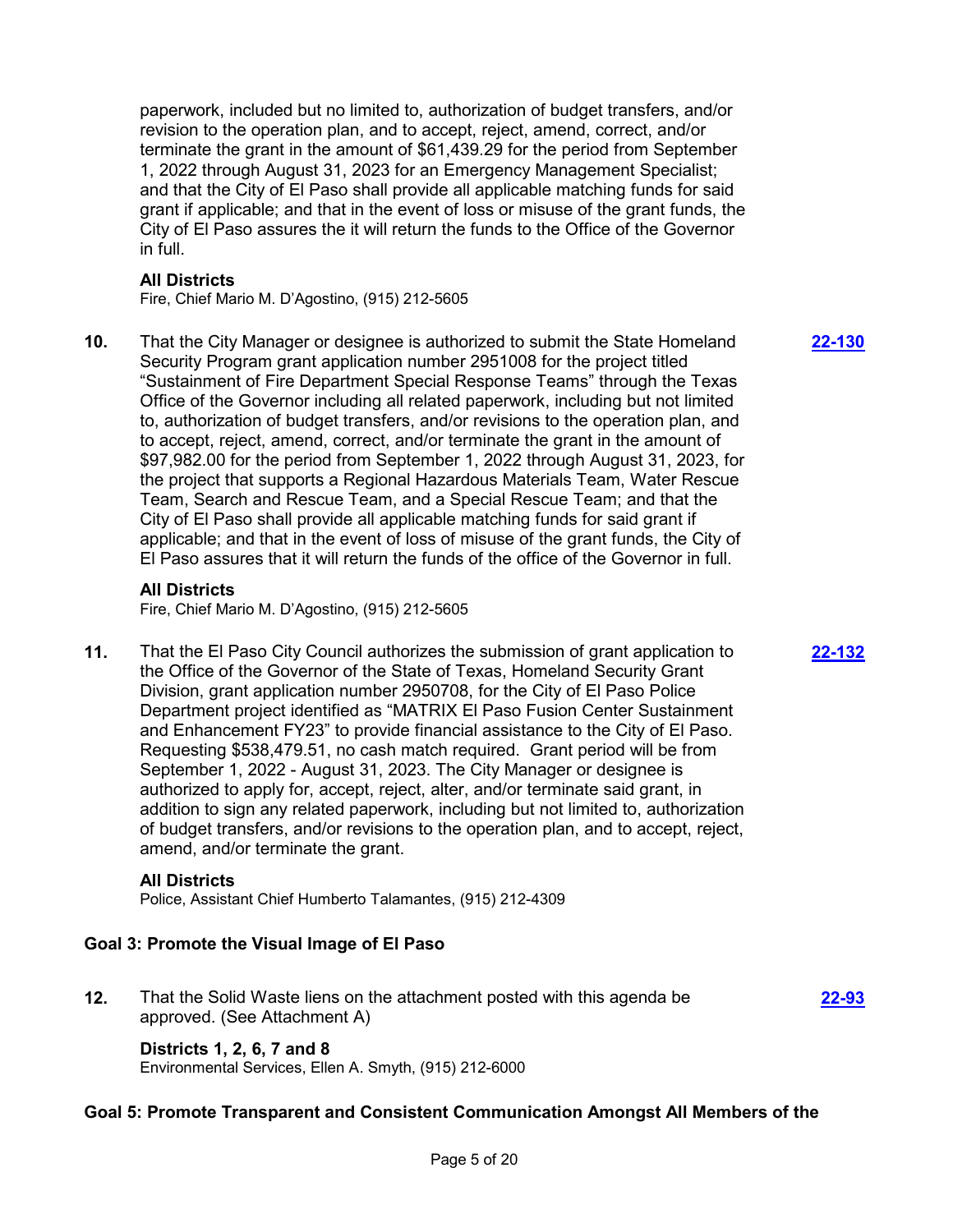## **Community**

**13.** That the City Manager is authorized to grant, on behalf of the City of El Paso, an electric easement to El Paso Electric for an overhead power extension over an undeveloped City of El Paso land tract. The power extension is for the benefit of the FAA and a communications system that they are developing. A sealed survey for the proposed easement has been prepare as part of the easement document. This is a federally funded project and there is no cost to the City of El Paso. **[22-111](http://elpasotexas.legistar.com/gateway.aspx?m=l&id=/matter.aspx?key=6575)**

#### **District 4**

Capital Improvement Department, Sam Rodriguez (915) 212-1845

## **Goal 6: Set the Standard for Sound Governance and Fiscal Management**

**14.** A Resolution authorizing City Manager or designee to sign a First Amendment to the Lease between the City of El Paso and Southwest Hyundai, L.P. related to the lease of the property commonly known as 8600 Montana Ave. to allow for the construction of improvements, the extension of the lease term for an additional 20 years, and the establishment of the rent amounts during the renewal terms. **[22-124](http://elpasotexas.legistar.com/gateway.aspx?m=l&id=/matter.aspx?key=6588)**

#### **District 3**

Capital Improvement Department, Sam Rodriguez, (915) 212-0065

## **Goal 8: Nurture and Promote a Healthy, Sustainable Community**

**15.** That the Mayor be authorized to sign an Interlocal Agreement between the City of El Paso ("City") and The University of Texas at El Paso ("UTEP"), for a five-year term beginning on the date that City Council approves the Interlocal Agreement, whereby UTEP will provide a pharmacist to assist the City's Department of Public Health for a limited number of hours per week; for which the City will pay UTEP an amount not to exceed \$36,000.00 per year for a maximum compensation not to exceed \$175,000.00 over the five-year term. **[22-110](http://elpasotexas.legistar.com/gateway.aspx?m=l&id=/matter.aspx?key=6574)**

## **All Districts**

Public Health, Angela Mora, (915) 212-6502

# **CONSENT AGENDA - BOARD RE-APPOINTMENTS:**

## **Goal 3: Promote the Visual Image of El Paso**

**16.** Jose J. Guzman to the City Plan Commission by Representative Claudia L. Rodriguez, District 6. **[22-150](http://elpasotexas.legistar.com/gateway.aspx?m=l&id=/matter.aspx?key=6614)**

Members of the City Council, Representative Claudia L. Rodriguez, (915) 212-0006

# **CONSENT AGENDA - BOARD APPOINTMENTS:**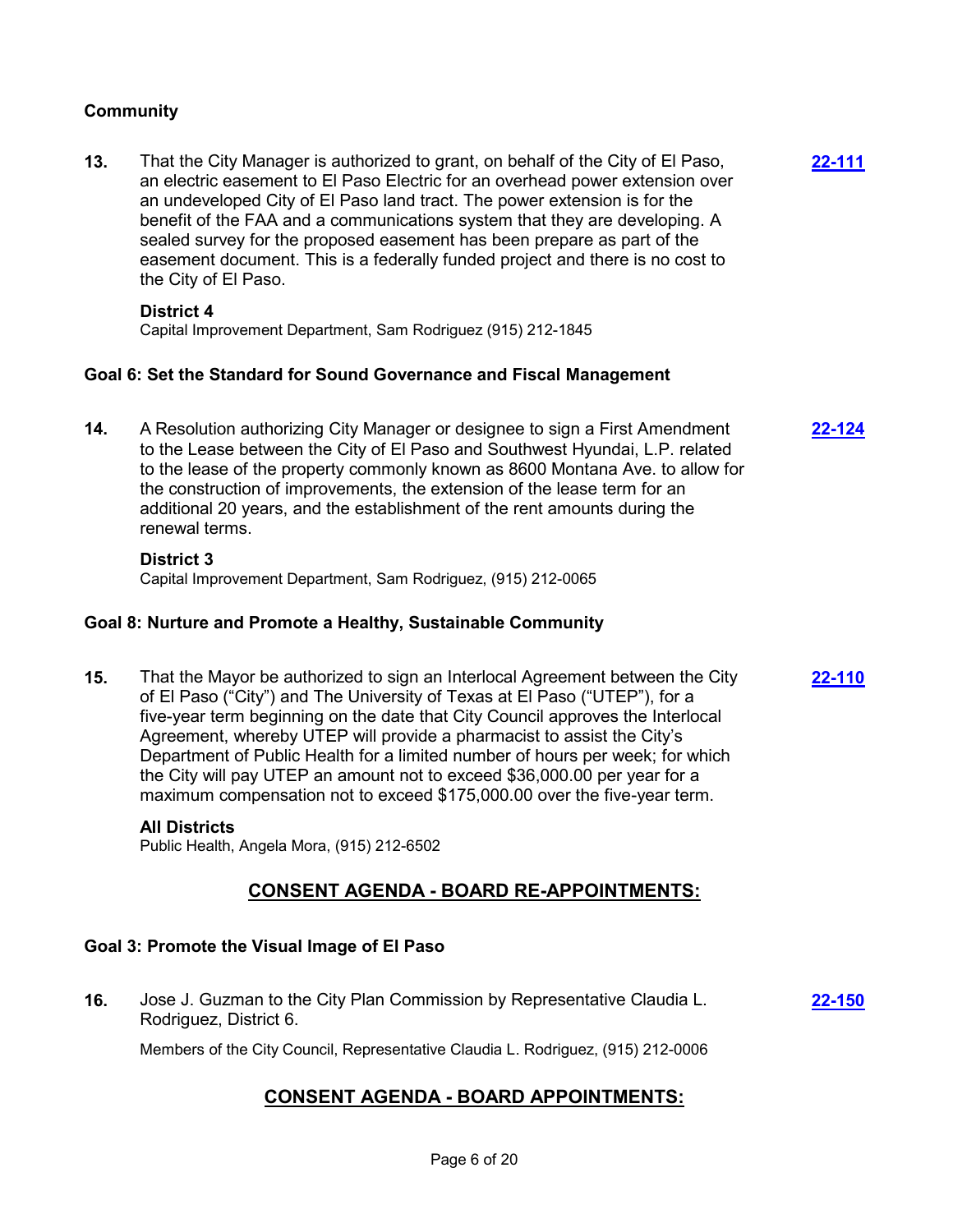# **Goal 3: Promote the Visual Image of El Paso**

| 17. | Bianca De Leon to the City Plan Commission by Representative Cassandra<br>Hernandez, District 3.                  | 2-148         |
|-----|-------------------------------------------------------------------------------------------------------------------|---------------|
|     | <b>District 3</b><br>Members of the City Council, Representative Cassandra Hernandez, (915) 212-0003              |               |
|     | Goal 6: Set the Standard for Sound Governance and Fiscal Management                                               |               |
| 18. | Sylvia Borunda Firth to the Ad Hoc Charter Advisory Committee by Mayor<br>Oscar Leeser.                           | 22-159        |
|     | Members of the City Council, Mayor Oscar Leeser, (915) 212-0021                                                   |               |
| 19. | Steven Yellen to the Ad Hoc Charter Advisory Committee by Representative<br>Peter Svarzbein, District 1.          | <u>22-155</u> |
|     | Members of the City Council, Representative Peter Svarzbein, (915) 212-0001                                       |               |
| 20. | Rene Alberto Vargas to the Ad Hoc Charter Advisory Committee by<br>Representative Alexsandra Annello, District 2. | <b>22-99</b>  |
|     | Members of the City Council, Representative Alexsandra Annello, (915) 212-0002                                    |               |
| 21. | Yolanda Giner to the Ad Hoc Charter Advisory Committee by Representative<br>Cassandra Hernandez, District 3.      | 22-146        |
|     | Members of the City Council, Representative Cassandra Hernandez, (915) 212-0003                                   |               |
| 22. | Ben Carnevale to the Ad Hoc Charter Advisory Committee by Representative<br>Joe Molinar, District 4.              | 22-120        |
|     | Members of the City Council, Representative Joe Molinar, (915) 212-0004                                           |               |
| 23. | James R. Peinado to the Ad Hoc Charter Advisory Committee by<br>Representative Claudia L. Rodriguez, District 6.  | 22-152        |
|     | Members of the City Council, Representative Claudia L. Rodriguez, (915) 212-0006                                  |               |
| 24. | Steve Ortega to the Ad Hoc Charter Advisory Committee by Representative<br>Henry Rivera, District 7.              | <u>22-98</u>  |
|     | Members of the City Council, Representative Henry Rivera, (915) 212-0007                                          |               |
| 25. | Larry John Porras to the Ad Hoc Charter Advisory Committee by<br>Representative Cissy Lizarraga, District 8.      | <u>22-158</u> |
|     | Members of the City Council, Representative Cissy Lizarraga, (915) 212-0008                                       |               |
| 26. | Ben Carnevale to the Civil Service Commission by Representative Claudia L.                                        | 22-151        |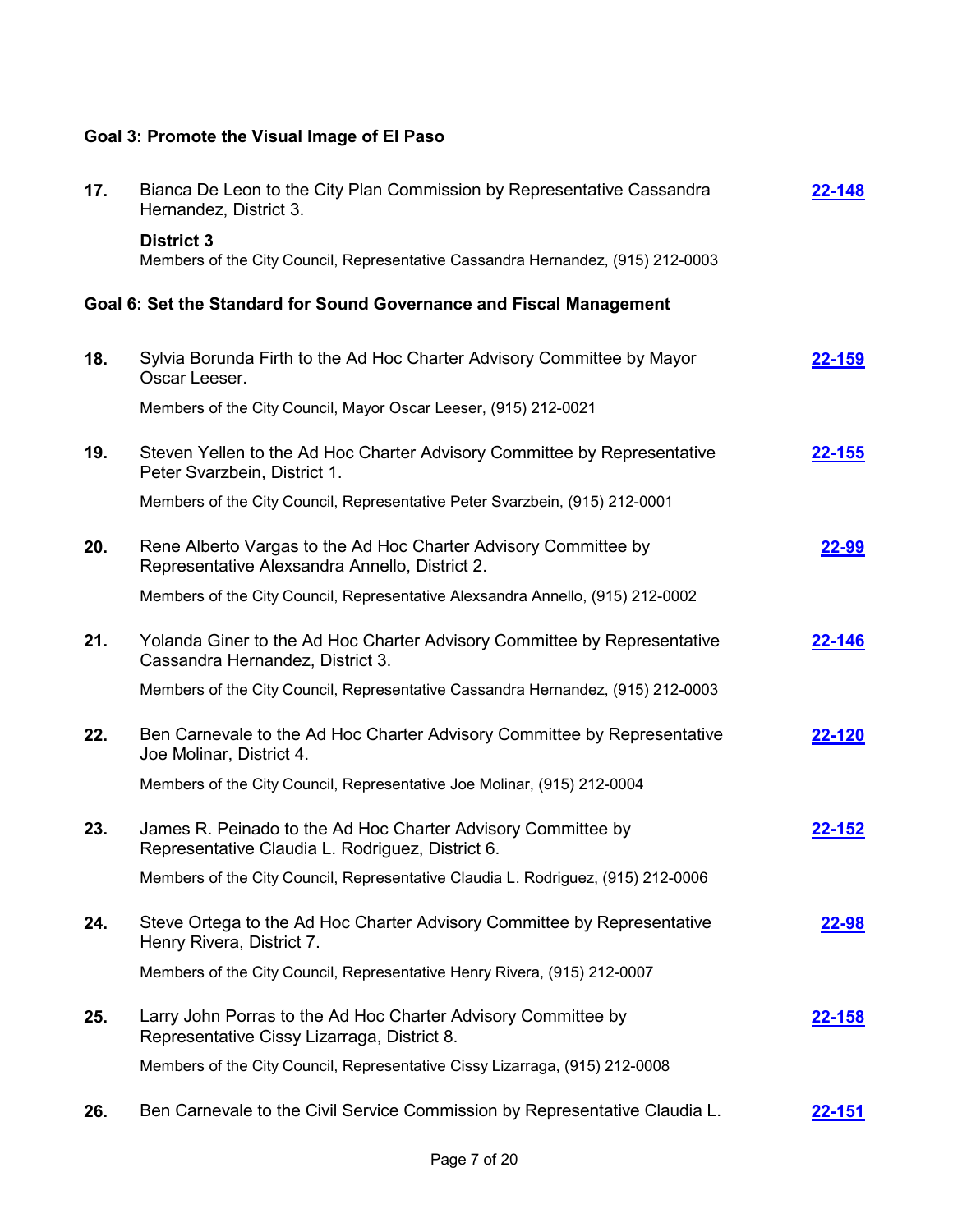Rodriguez, District 6.

|     | <b>District 6</b><br>Members of the City Council, Representative Claudia L. Rodriguez, (915) 212-0006                |               |
|-----|----------------------------------------------------------------------------------------------------------------------|---------------|
| 27. | Laura Alpern to the Civil Service Commission by Representative Svarzbein,<br>District 1.                             | 22-161        |
|     | Members of the City Council, Representative Peter Svarzbein, (915) 212-1002                                          |               |
|     | Goal 8: Nurture and Promote a Healthy, Sustainable Community                                                         |               |
| 28. | Rodney Washington to the Veterans Affairs Advisory Committee by<br>Representative Cassandra Hernandez, District 3.   | <b>22-145</b> |
|     | Members of the City Council, Representative Cassandra Hernandez, (915) 212-0003                                      |               |
| 29. | Kathleen Lopez to the Community Development Steering Committee by<br>Representative Cassandra Hernandez, District 3. | 22-147        |
|     | Members of the City Council, Representative Cassandra Hernandez, (915) 212-0003                                      |               |
| 30. | Ivet C. Roman to the Community Development Steering Committee by<br>Representative Cissy Lizarraga, District 8.      | $22 - 153$    |
|     | Members of the City Council, Cissy Lizarraga, (915) 212-0008                                                         |               |

# **CONSENT AGENDA - APPLICATIONS FOR TAX REFUNDS:**

# **Goal 6: Set the Standard for Sound Governance and Fiscal Management**

**31.** That the tax refunds listed on the attachment posted with this agenda be approved. This action would allow us to comply with state law which requires approval by the legislative body of refunds of tax overpayments greater than \$2,500.00. (See Attachment B) **[22-106](http://elpasotexas.legistar.com/gateway.aspx?m=l&id=/matter.aspx?key=6570)**

## **All Districts**

Tax Office, Maria O. Pasillas, (915) 212-1737

# **CONSENT AGENDA - NOTICE OF CAMPAIGN CONTRIBUTIONS:**

## **Goal 6: Set the Standard for Sound Governance and Fiscal Management**

**32.** For notation pursuant to Section 2.92.080 of the City Code, receipt of campaign contribution by Representative Isabel Salcido in the amount of \$1000.00 from Steve Ortega. **[22-154](http://elpasotexas.legistar.com/gateway.aspx?m=l&id=/matter.aspx?key=6618)**

Members of the City Council, Representative Isabel Salcido, (915) 212-0005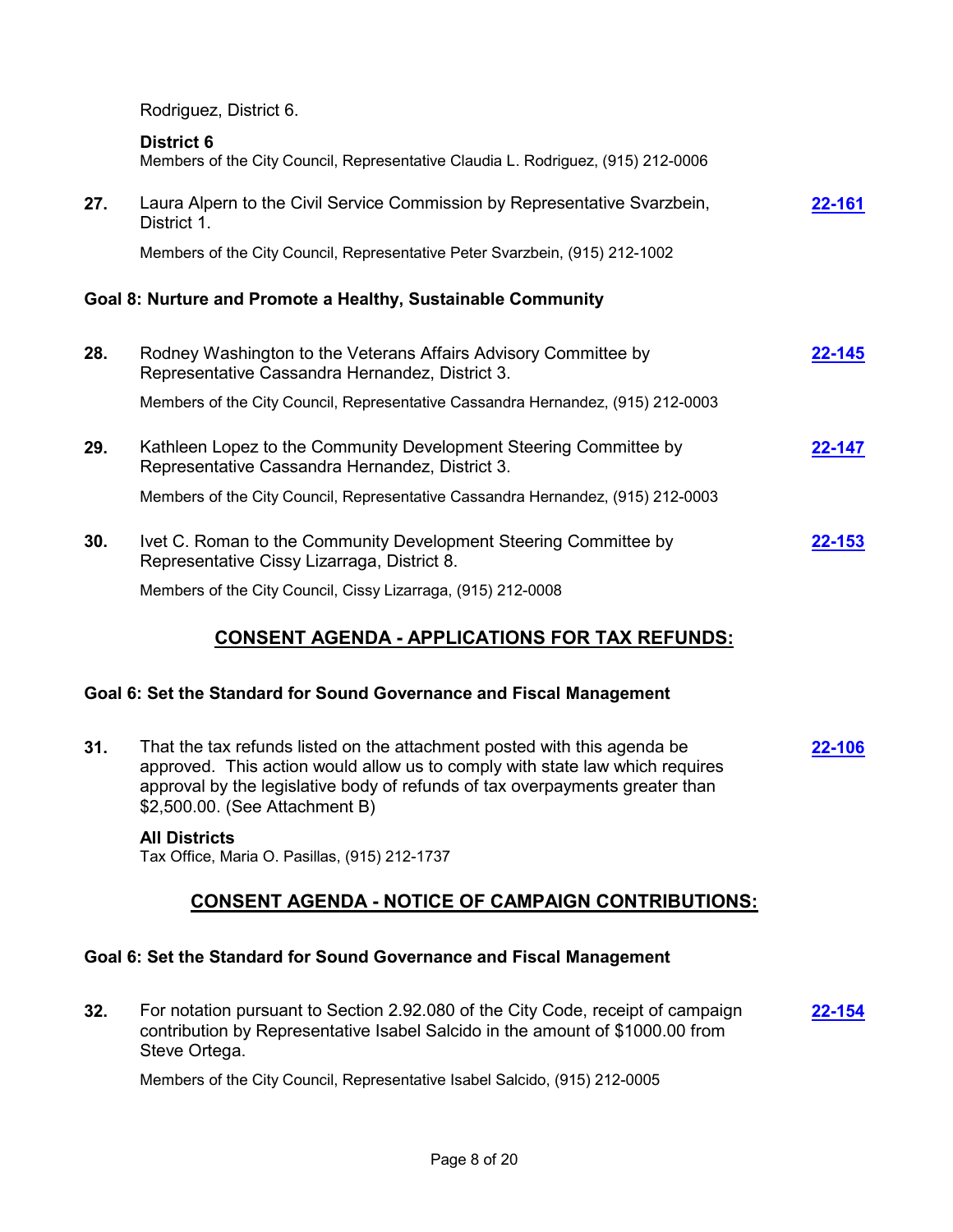# **CONSENT AGENDA - BEST VALUE PROCUREMENTS:**

**[22-92](http://elpasotexas.legistar.com/gateway.aspx?m=l&id=/matter.aspx?key=6556)**

## **Goal 7: Enhance and Sustain El Paso's Infrastructure Network**

**33.** The linkage to the Strategic Plan is subsection 7.2 - Improve competitiveness through infrastructure improvements impacting the quality of life

## Award Summary:

The award of Solicitation 2022-0005 Window Washing Services to Bella Luna Engineering and Building Maintenance for a three (3) year term for an estimated amount of \$96,600.00. The award also includes a two (2) year option for an estimated amount of \$64,400.00. The total value of the contract is, including the initial term plus the option for a total of five (5) years, for an estimated amount of \$161,000.00. This contract will allow window washing at various City facilities.

#### Contract Variance:

The difference in price, based on comparison to the previous contract is as follows: An increase of \$42,080.00 for the initial term, which represents a 77.18% increase due to price increases and additional services.

| Department:                    | <b>Streets and Maintenance</b>                      |
|--------------------------------|-----------------------------------------------------|
| Vendor:                        | Bella Luna Engineering and Building Maintenance     |
|                                | El Paso, TX                                         |
| $Item(s)$ :                    | All                                                 |
| Initial Term:                  | 3 years                                             |
| Option to Extend:              | 2 years                                             |
| <b>Annual Estimated Award:</b> | \$32,200.00                                         |
|                                | Initial Term Estimated Award: \$96,600.00 (3 years) |
| <b>Total Estimated Award:</b>  | \$161,000.00 (5 years)                              |
| Account No.:                   | 532 - 1000 - 532000 - 31040 - P3120                 |
| <b>Funding Source:</b>         | <b>General Fund</b>                                 |
| $District(s)$ :                | All                                                 |

This is a Low Bid, unit price contract.

The Purchasing & Strategic Sourcing and Streets and Maintenance Departments recommend award as indicated to Bella Luna Engineering and Building Maintenance, the sole bidder offering the best value bid.

In accordance with this award, the City Manager or designee is authorized to exercise future options if needed.

## **All Districts**

Streets and Maintenance, Richard Bristol, (915) 212-7000 Purchasing and Strategic Sourcing, Claudia A. Garcia, (915) 212-1181

## **REGULAR AGENDA - MEMBERS OF THE CITY COUNCIL**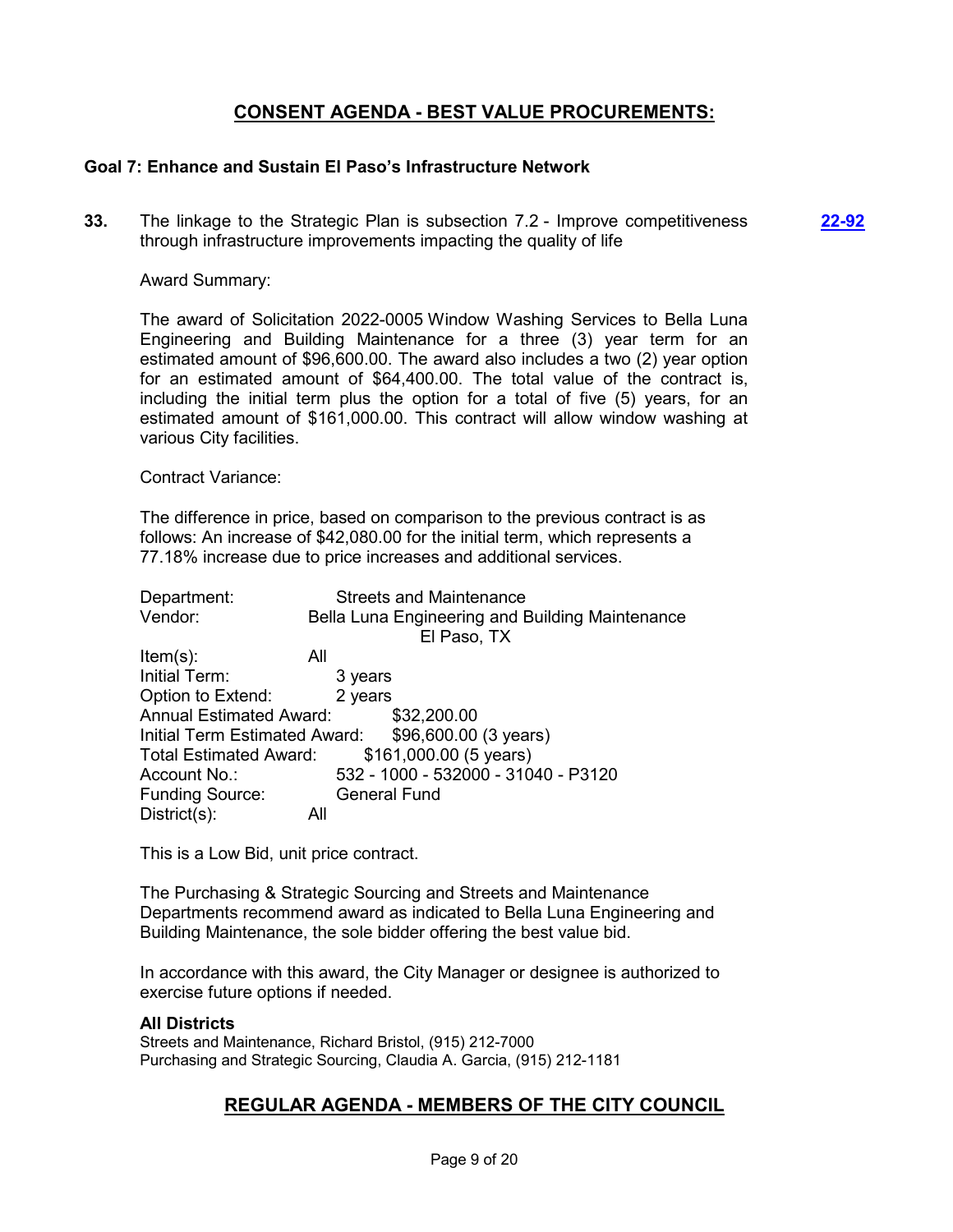## **Goal 4: Enhance El Paso's Quality of Life through Recreational, Cultural and Educational Environments**

**34.** Discussion and action to direct the City Manager to have the El Paso Library Services create a section in each library composed of banned books to be made available to all residents of El Paso. **[22-156](http://elpasotexas.legistar.com/gateway.aspx?m=l&id=/matter.aspx?key=6620) All Districts** Members of the City Council, Representative Alexsandra Annello, (915) 212-0002 **Goal 7: Enhance and Sustain El Paso's Infrastructure Network 35.** Discussion and action to approve a Resolution to modify the eligibility criteria for reduced fares from Sun Metro riders experiencing a Serious Mental Illness (SMI) and related conditions, as well as a modification to the medical certification letter requirements for applicants with medical conditions and disabilities as well as adding new eligibility criteria to the reduced fare program for individuals in court mandated drug rehabilitation therapy. **[22-157](http://elpasotexas.legistar.com/gateway.aspx?m=l&id=/matter.aspx?key=6621) All Districts** Members of the City Council, Representative Alexsandra Annello, (915) 212-0002

## **Goal 8: Nurture and Promote a Healthy, Sustainable Community**

**36.** Discussion and action on a Resolution approving the removal of Christian Honsaker from the Board of Directors of the El Paso Housing Finance Corporation. **[22-135](http://elpasotexas.legistar.com/gateway.aspx?m=l&id=/matter.aspx?key=6599)**

## **All Districts**

Members of the City Council, Mayor Oscar Leeser, (915) 212-0021

# **REGULAR AGENDA - OPERATIONAL FOCUS UPDATES**

## **Goal 2: Set the Standard for a Safe and Secure City**

- **37.** Update on the Cite and Release as requested by the City Manager to provide quarterly reports to City Council regarding the cite and release program for the purposes of transparency and to provide data regarding citations being issued and when discretionary arrests are used in lieu of citation. Said reports must be submitted within 45 days after the end of the quarter for 24 months after the implementation of the program. The report should not include any information that would jeopardize any ongoing criminal investigation or prosecution, or include any sensitive, witness, or crime tip information. The report should include the following data for each instance: **[22-122](http://elpasotexas.legistar.com/gateway.aspx?m=l&id=/matter.aspx?key=6586)**
	- 1. The documented reason for the stop or arrest;
	- 2. The reason for the discretionary use of arrest (including but not limited to: outstanding warrants, intoxicated individual, uncooperative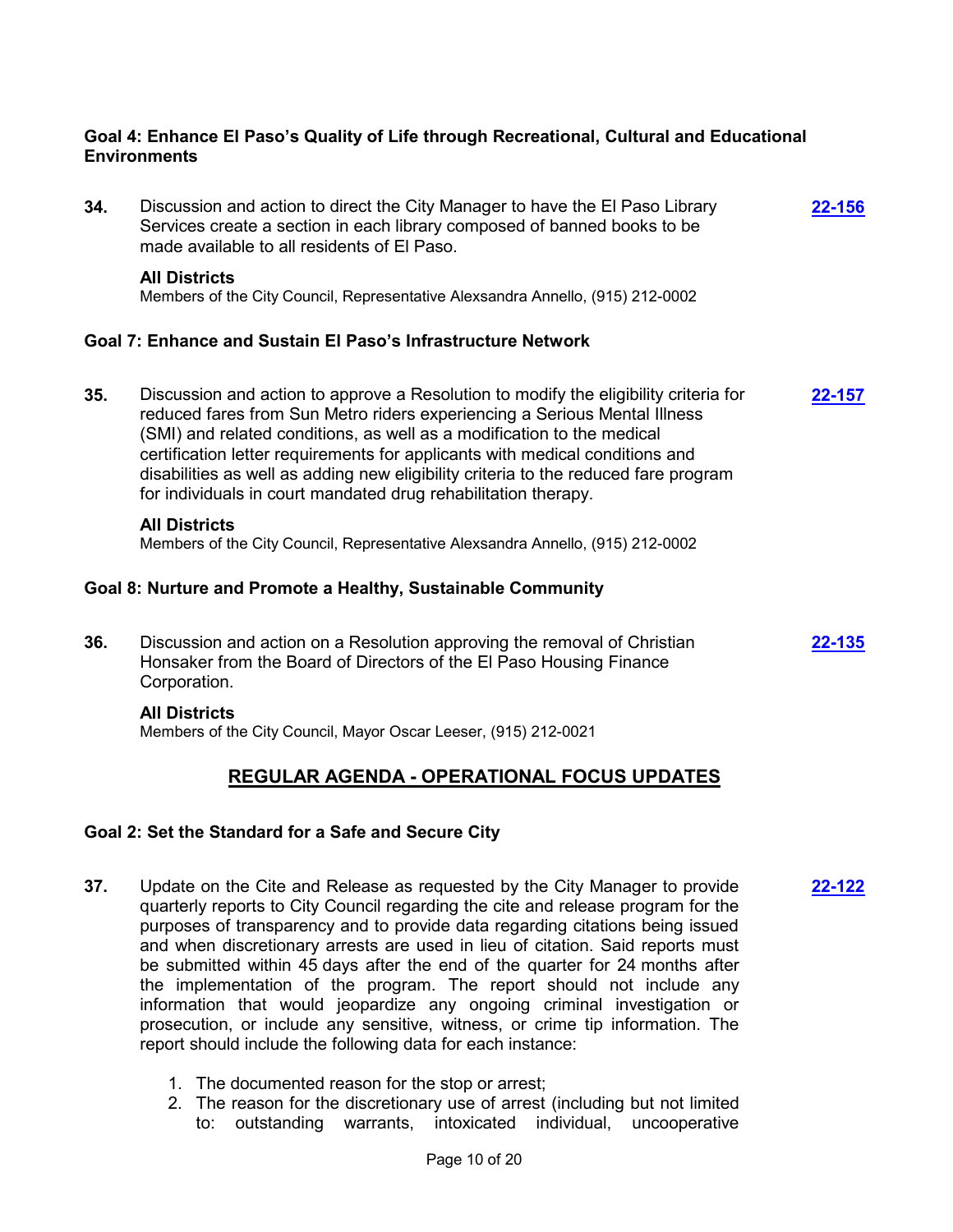individual, not a resident of the County of El Paso, habitual offender);

- 3. The race and ethnicity of the person; and
- 4. The general location, such as the region or zip code of the incident

#### **All Districts**

Police, Assistant Chief Zina Silva, (915) 212-4306

## **Goal 3: Promote the Visual Image of El Paso**

## **Goal 6: Set the Standard for Sound Governance and Fiscal Management**

**38.** Budget Update. **[22-112](http://elpasotexas.legistar.com/gateway.aspx?m=l&id=/matter.aspx?key=6576) All Districts** City Manager's Office, K. Nicole Cote, (915) 212-1092 **Goal 7: Enhance and Sustain El Paso's Infrastructure Network 39.** TxDOT operational update on design and construction projects to include aesthetic/landscaping elements. **[22-89](http://elpasotexas.legistar.com/gateway.aspx?m=l&id=/matter.aspx?key=6553) All Districts** Capital Improvement Department, Yvette Hernandez, (915) 212-1860 **Goal 1: Create an Environment Conducive to Strong, Sustainable Economic Development:**

#### **40.** The Department of Aviation will provide a management update regarding Air Service Development Strategy. **[22-107](http://elpasotexas.legistar.com/gateway.aspx?m=l&id=/matter.aspx?key=6571)**

## **All Districts**

Airport, Sam Rodriguez, (915) 212-7300

# **REGULAR AGENDA - OTHER BUSINESS:**

## **Goal 1: Create an Environment Conducive to Strong, Sustainable Economic Development:**

**41.** Discussion and action on a Resolution for the El Paso City Council to adopt the City of El Paso, Department of Aviation, Air Service Development Incentive Program. **[22-101](http://elpasotexas.legistar.com/gateway.aspx?m=l&id=/matter.aspx?key=6565)**

#### **All Districts**

Airport, Sam Rodriguez, (915) 212-7300

# **CALL TO THE PUBLIC – PUBLIC COMMENT:**

**Call to the Public will begin at 12:00 p.m. Requests to speak must be received by 9:00 a.m. on the date of the meeting. Sixty minutes in total will be devoted for Call to the Public. This time**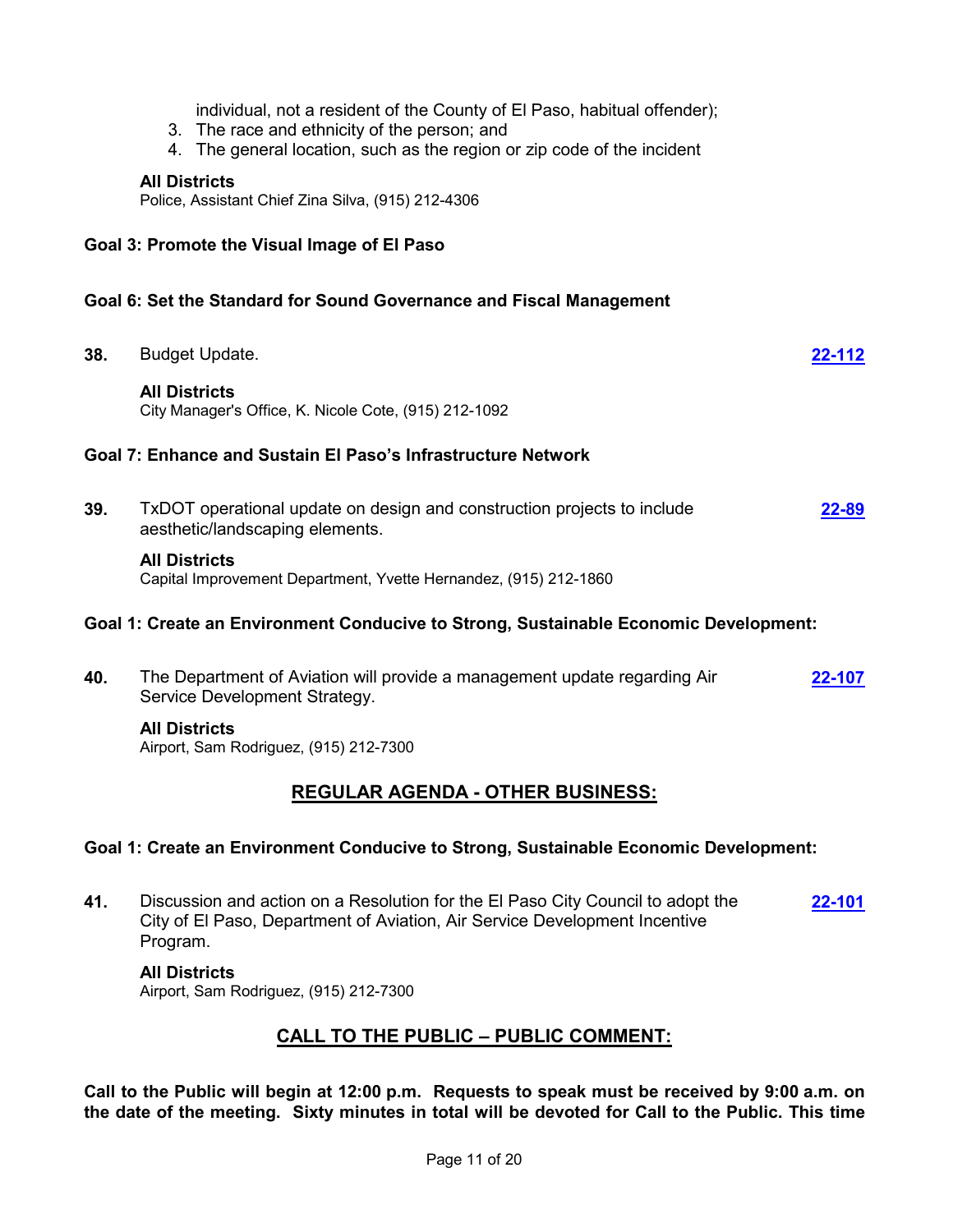**is reserved for members of the public who would like to address the City Council on items that are not on the City Council Agenda.**

**Members of the public may communicate with Council during public comment, and regarding agenda items by calling 1-915-213-4096 or toll free number 1-833-664-9267 at the prompt please enter the following Conference ID: 824-235-845#**

**A sign-up form is available on line for those who wish to sign up in advance of the meeting at: http://legacy.elpasotexas.gov/muni\_clerk/signup\_form.asp**

# **REGULAR AGENDA - FIRST READING OF ORDINANCES:**

# **INTRODUCTION OF ORDINANCES PURSUANT TO SECTION 3.9 OF THE EL PASO CITY CHARTER:**

## **Public comment typically is not taken during the first reading of ordinances. Public comments are invited at the date of the scheduled public hearing.**

Public Hearings will be held as part of the regular City Council meeting that begins at approximately 9:00 a.m. All interested persons present shall have an opportunity to be heard at that time. After the public hearings, Council may also delay taking action on Ordinances; no requirement is made by Section 3.9B of the El Paso City Charter to publish any further notice. Copies of all Ordinances are available for review in the City Clerk's office, 300 N. Campbell, Monday through Thursday, 7:00 a.m. to 6:00 p.m.

## **Goal 3: Promote the Visual Image of El Paso**

**42.** An Ordinance changing the zoning of Lot 1, Block 2, Butterfield Trail Aviation Park Unit Three, Replat "A", as recorded in file no. 20210042139, El Paso County Plat Records; and portions of Sections 22, 23, 26 and 27, Block 80, Township 2, Texas and Pacific Railway Company Surveys, City of El Paso, El Paso County, Texas from C-4 (Commercial) to M-1 (Light Manufacturing). The penalty is as provided for in Chapter 20.24 of the El Paso City Code.

The proposed rezoning meets the intent of the Future Land Use designation for the property and is in accordance with *Plan El Paso*, the City's Comprehensive Plan.

Subject Property: South of Liberty Expressway and East of Global Reach Drive Applicant: City of El Paso, PZRZ21-00030

## **District 2**

Planning and Inspections, Philip F. Etiwe, (915) 212-1553 Planning and Inspections, Andrew Salloum, (915) 212-1603

## **PUBLIC HEARING WILL BE HELD ON MARCH 1, 2022**

**43.** An Ordinance granting Special Permit No. PZST21-00016, to allow for a governmental use, building (fire station) on the property described as Lots 17 to **[22-95](http://elpasotexas.legistar.com/gateway.aspx?m=l&id=/matter.aspx?key=6559)**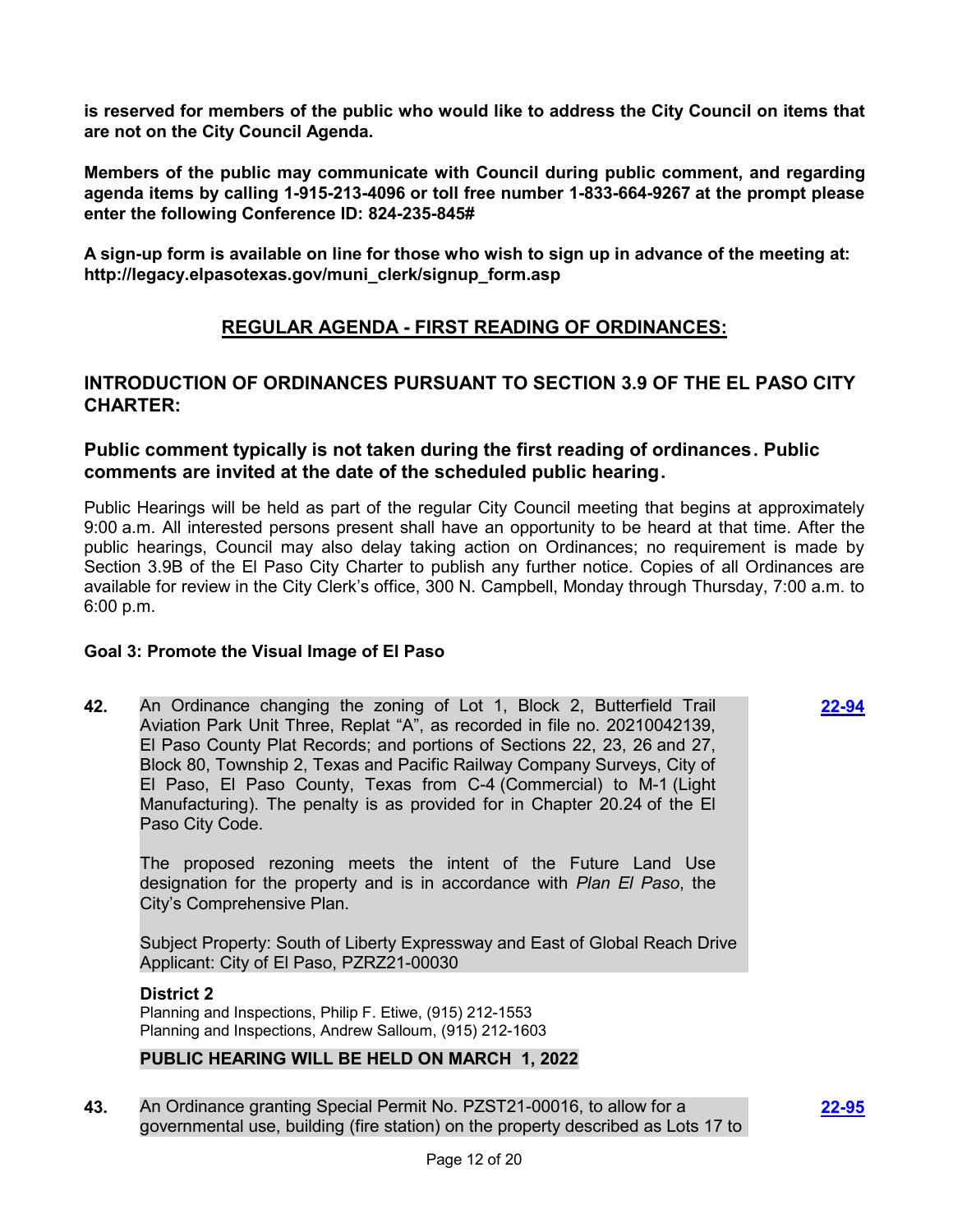20, Block 21, Montclair #3, 2405 McRae Boulevard, City of El Paso, El Paso County, Texas, Pursuant to Section 20.04.320 of the El Paso City Code. The penalty being as provided in Chapter 20.24 of the El Paso City Code.

The proposed special permit meets the intent of the Future Land Use designation for the property and is in accordance with *Plan El Paso*, the City's Comprehensive Plan.

Subject Property: 2405 McRae Boulevard Applicant: City of El Paso, PZST21-00016

## **District 7**

Planning and Inspections, Philip F. Etiwe, (915) 212-1553 Planning and Inspections, Andrew Salloum, (915) 212-1603

## **PUBLIC HEARING WILL BE HELD ON MARCH 1, 2022**

**44.** An Ordinance changing the zoning for the property described as a portion of Lot A, Block 20, Montclair Unit Three, 9640 Montwood Drive, City of El Paso, El Paso County, Texas from R-3 (Residential) to C-1 (Commercial), and imposing conditions. The penalty is as provided for in Chapter 20.24 of the El Paso City Code. The proposed rezoning meets the intent of the Future Land Use designation for the property and is in accordance with *Plan El Paso*, the City's Comprehensive Plan.

**[22-118](http://elpasotexas.legistar.com/gateway.aspx?m=l&id=/matter.aspx?key=6582)**

Subject Property: 9640 Montwood Drive. Applicant: 9640 Montwood LLC, PZRZ21-00026

## **District 7**

Planning and Inspections, Philip F. Etiwe, (915) 212-1553 Planning and Inspections, Jorge Olmos, (915) 212-1607

## **PUBLIC HEARING WILL BE HELD ON MARCH 1, 2022**

# **REGULAR AGENDA – OTHER BIDS, CONTRACTS, PROCUREMENTS:**

## **Goal 4: Enhance El Paso's Quality of Life through Recreational, Cultural and Educational Environments**

**45.** The linkage to the Strategic Plan is subsection 4.1 - Deliver bond projects impacting quality of life across the city in a timely, efficient manner

**[22-91](http://elpasotexas.legistar.com/gateway.aspx?m=l&id=/matter.aspx?key=6555)**

Award Summary:

Discussion and action on the award of Solicitation 2021-1445 Grandview and Nolan Richardson Recreation Improvements (Re-Bid) to AZTEC CONTRACTORS, INC. for a total estimated award of \$3,947,237.00. The project consists of replacing the existing HVAC system, renovations at Nolan Richardson Center and new gym at the Grandview Senior Center located at 4435 Maxwell Ave. and 3134 Jefferson Ave.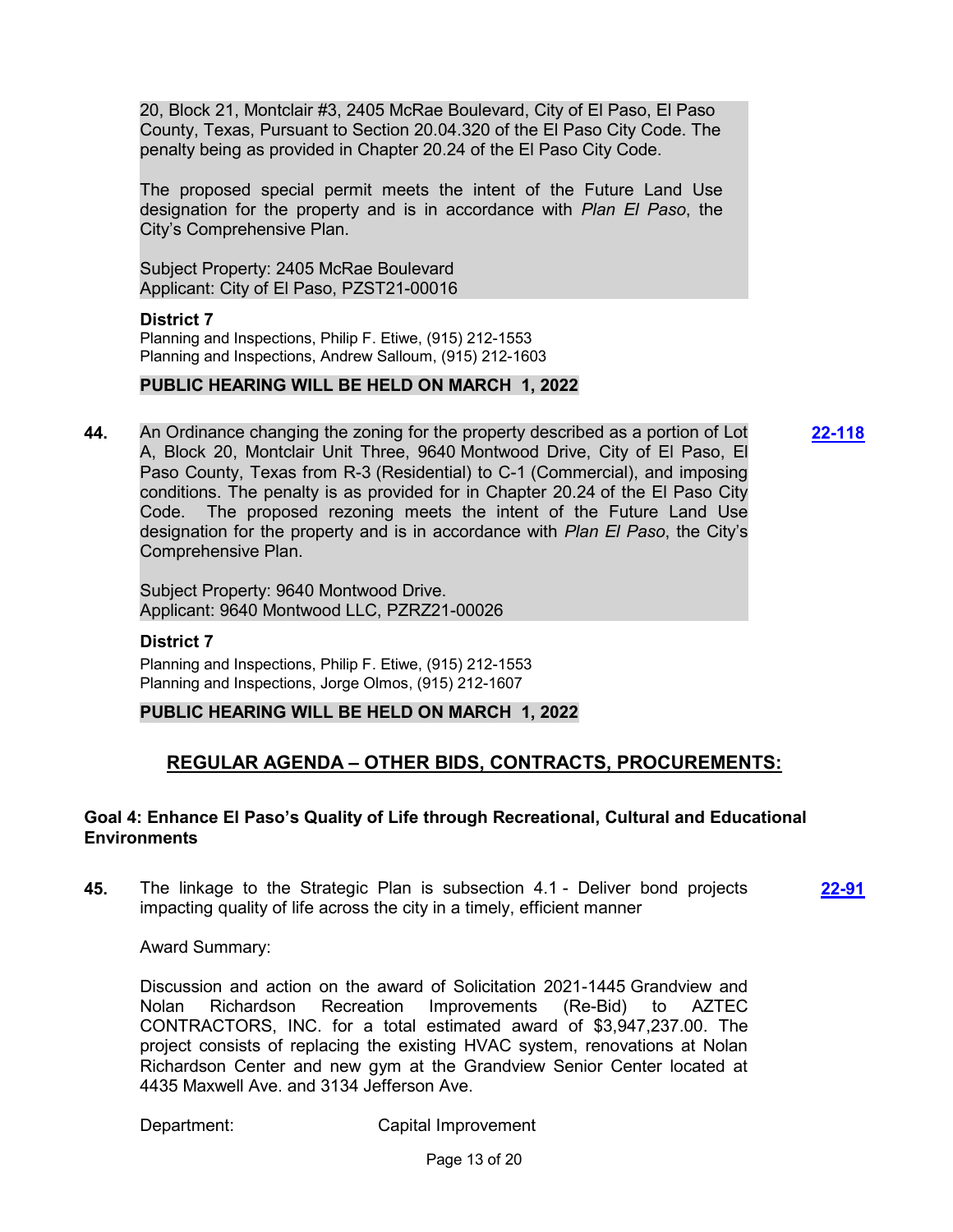| Award to:                     | AZTEC CONTRACTORS, INC.            |
|-------------------------------|------------------------------------|
|                               | El Paso, TX                        |
| $Item(s)$ :                   | All                                |
| Initial Term:                 | 270 Consecutive Calendar Days      |
| Base Bid I:                   | \$2,503,978.00                     |
| Base Bid II:                  | \$1,443,259.00                     |
| <b>Total Estimated Award:</b> | \$3,947,237.00                     |
| Account No.:                  | 190-4800-29010-580270- PCP13PRKD02 |
|                               | 190-4800-29010-580270- PCP13PRKD06 |
| <b>Funding Source:</b>        | 2012 Quality of Life               |
| $District(s)$ :               | 2                                  |
|                               |                                    |

This is a Competitive Sealed Proposal, lump sum contract.

The Purchasing & Strategic Sourcing and Capital Improvement Departments recommend award as indicated to AZTEC CONTRACTORS, INC. the highest ranked offeror.

It is requested that the City Manager be authorized to establish the funding sources and make any necessary budget transfers and execute any and all documents necessary for execution of this award.

As a part of this award, upon the review of the City Attorney, the City Engineer may without further authorization from City Council approve contract changes which are necessary for proper execution of the work and carrying out the intent of the project, which are in accordance with applicable law, do not make changes to the prices and are within the appropriate budget.

## **District 2**

Capital Improvement Department, Sam Rodriguez, (915) 212-0065 Purchasing and Strategic Sourcing, Claudia A. Garcia, (915) 212-0043

## **Goal 7: Enhance and Sustain El Paso's Infrastructure Network**

**46.** The linkage to the Strategic Plan is subsection 7.2 - Improve competitiveness through infrastructure improvements impacting the quality of life.

**[22-90](http://elpasotexas.legistar.com/gateway.aspx?m=l&id=/matter.aspx?key=6554)**

## Award Summary:

The award of Solicitation 2022-0306 Ted Houghton Street Reconstruction to ALLEN CONCRETE, LLC for a total estimated award of \$1,308,459.64. The project consists of reconstructing Ted Houghton Drive from Double Jay Drive to Rancho Trail Drive to include the removal and disposal of the existing roadway section and placing new curb & gutter, sidewalks, driveways, sidewalk ramps, asphalt concrete pavement, base course, mill and overlay a short roadway segment, placing an underground drainage system, drainage wells, removal and replacement of unsuitable subgrade material, remediation of any structurally deficient retaining walls, street lighting, signing, SWPPP, traffic control and all miscellaneous construction required to complete the work.

Department: Capital Improvement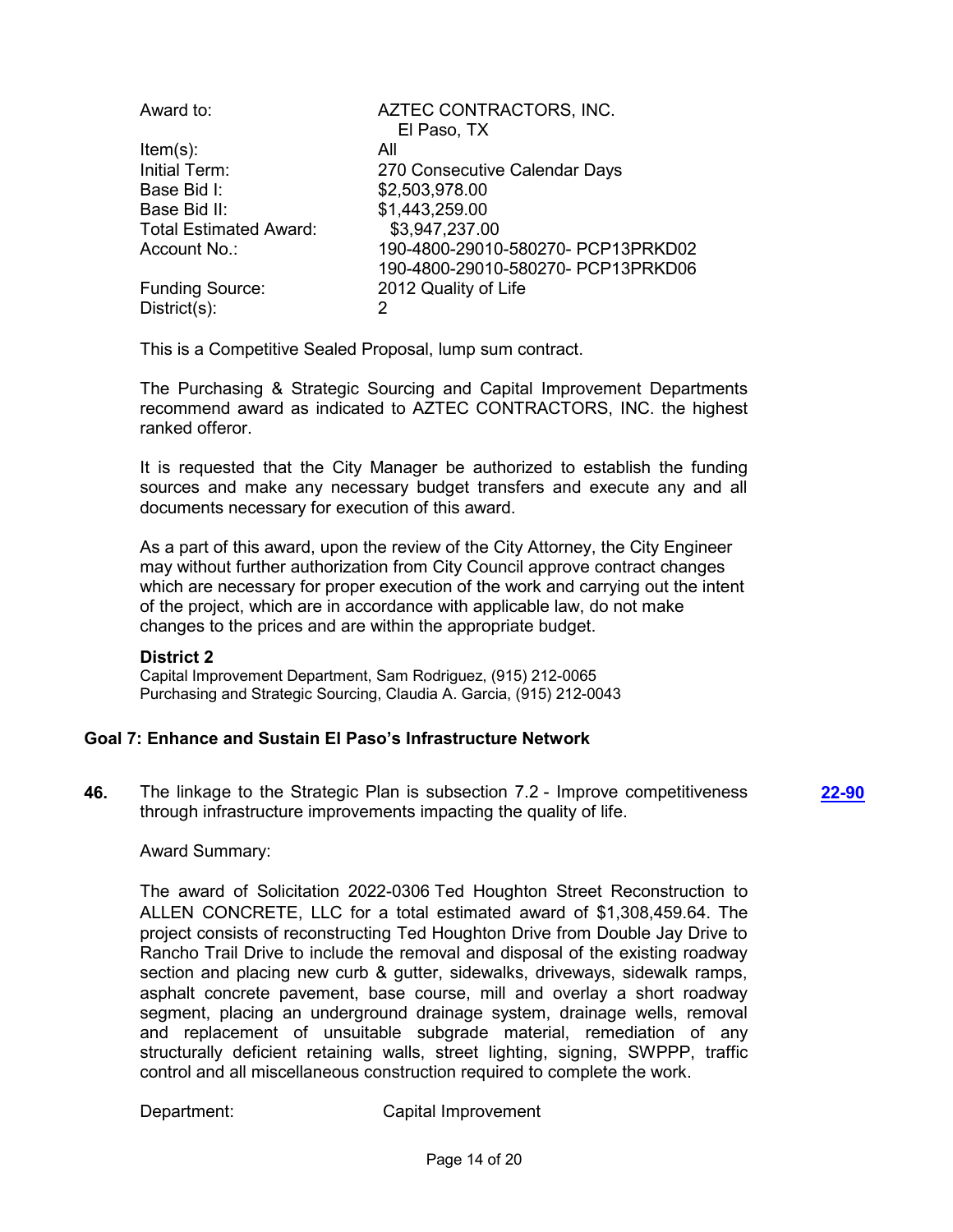| Award to:                     | ALLEN CONCRETE, LLC              |
|-------------------------------|----------------------------------|
|                               | El Paso, TX                      |
| $Item(s)$ :                   | <b>Base Bid</b>                  |
| Initial Term:                 | 300 Consecutive Calendar Days    |
| Base Bid I:                   | \$1,308,459.64                   |
| <b>Total Estimated Award:</b> | \$1,308,459.64                   |
| <b>Funding Source:</b>        | 2018 Certificates of Obligation  |
| Account:                      | 190-4743-28900-580270-PCP18ST013 |
| $Distribt(s)$ :               | 6                                |

This is a Low Bid procurement, unit price contract.

The Purchasing & Strategic Sourcing and Capital Improvement Departments recommend award as indicated to ALLEN CONCRETE, LLC, the lowest responsive and responsible bidder.

It is requested that the City Manager be authorized to establish the funding sources and make any necessary budget transfers and execute any and all documents necessary for execution of this award.

Work under this unit price contract is only an estimated value and will be ordered, performed, invoiced, and paid by measured quantity. The actual cost of this contract may be higher or lower than the total estimated value and will be the sum total of unit prices at the end of the contract term.

As a part of this award, upon the review of the City Attorney, the City Engineer may without further authorization from City Council approve contract changes which are necessary for proper execution of the work and carrying out the intent of the project, which are in accordance with applicable law, do not make changes to the prices and are within the appropriate budget.

## **District 6**

Capital Improvement Department, Sam Rodriguez, (915) 212-0065 Purchasing and Strategic Sourcing, Claudia A. Garcia, (915) 212-0043

# **REGULAR AGENDA – PUBLIC HEARINGS AND SECOND READING OF ORDINANCES:**

## **Goal 3: Promote the Visual Image of El Paso**

**47.** An Ordinance changing the zoning of the following real property known as: Parcel 1: a portion of Tracts 4B, 4B1, 5A, 5A1, and 6, Laura E. Mundy Survey 237; Tracts 9B and 9B1, Laura E. Mundy Survey No. 238; and portion of Enchanted Hills Unit Five, City of El Paso, El Paso County, Texas, from R-MU (Residential Mixed Use) to R-5 (Residential) and, Parcel 2: a portion of Tracts 9B, 9B1, and 9B2, Laura E. Mundy Survey No. 238; and portion of Lots 2 thru 5, 9 thru 12, and 21 thru 24, Block 23, Enchanted Hills 5, City of El Paso, El Paso County, Texas, from R-3 (Residential), R-5/sp (Residential/special permit), and R-MU (Residential Mixed Use) to C-2 (Commercial); and, Parcel 3: a portion of Tract 9B2, Laura E. Mundy Survey No. 238, City of El Paso, El Paso County, Texas, from R-3 (Residential) to C-3 (Commercial), and imposing conditions. The penalty is as provided for in Chapter 20.24 of the El Paso City **[21-1414](http://elpasotexas.legistar.com/gateway.aspx?m=l&id=/matter.aspx?key=6426)**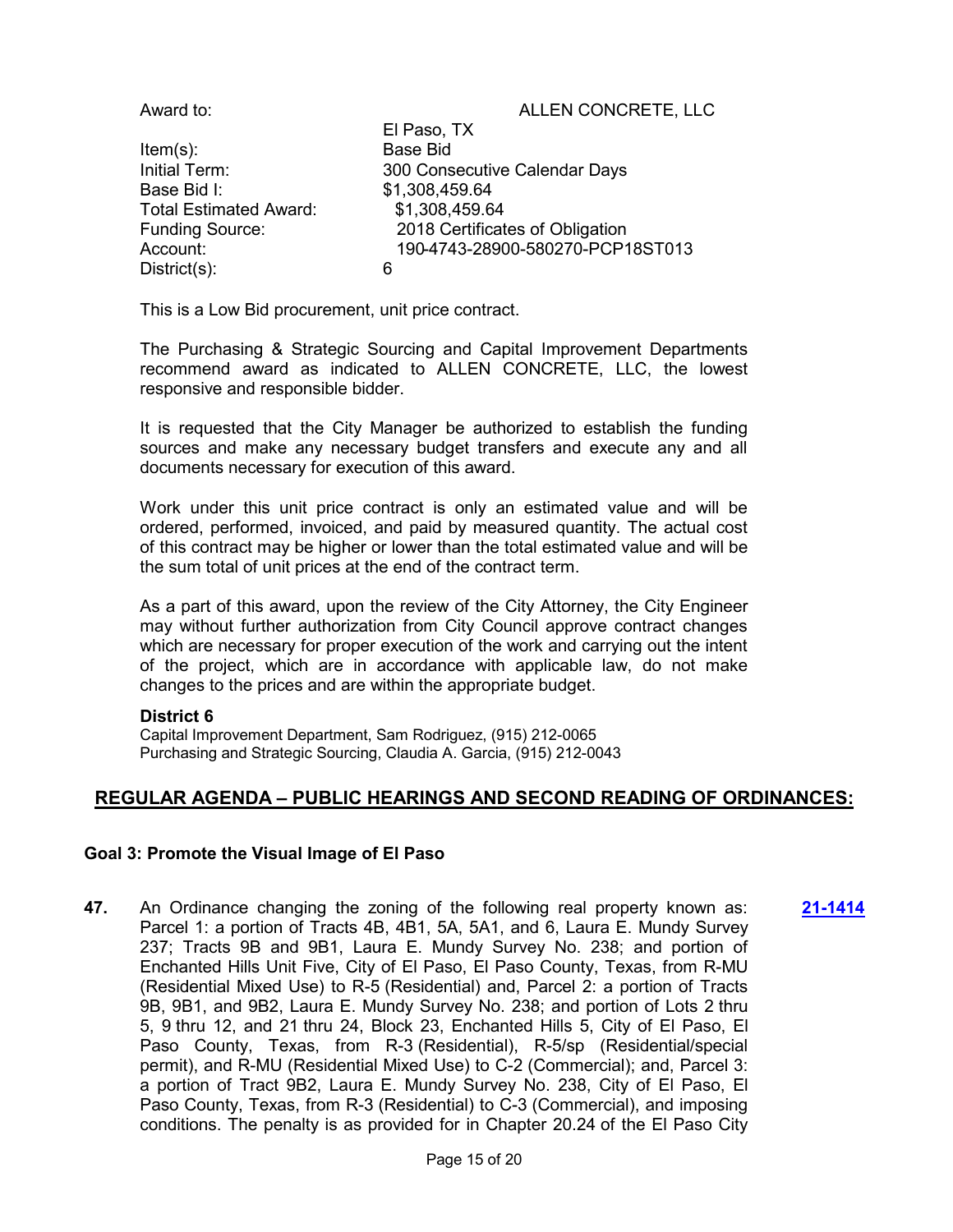Code.

The proposed rezoning meets the intent of the Future Land Use designation for the property and is in accordance with Plan El Paso, the City's Comprehensive Plan.

Subject Property: Generally located north of Transmountain Road and east of Interstate 10

Applicant: Conde, Inc., PZRZ21-00024 [POSTPONED FROM 01/04/2022]

## **District 1**

Planning and Inspections, Philip F. Etiwe, (915) 212-1553 Planning and Inspections, Luis Zamora, (915) 212-1552

**48.** An Ordinance granting a renewal of non-exclusive franchise to A-1 Disposal, to operate and maintain a solid waste collection and hauler service within the City of El Paso subject to the franchise terms and conditions; the penalty as provided in Section 9.04.630 of the El Paso City Code. **[22-35](http://elpasotexas.legistar.com/gateway.aspx?m=l&id=/matter.aspx?key=6499)**

#### **All Districts**

Environmental Services, Ellen A. Smyth, (915) 212-6000

**49.** An Ordinance granting a renewal of non-exclusive franchise to Alareal Corporation, to operate and maintain a solid waste collection and hauler service within the City of El Paso subject to the franchise terms and conditions; the penalty as provided in Section 9.04.630 of the El Paso City Code. **[22-36](http://elpasotexas.legistar.com/gateway.aspx?m=l&id=/matter.aspx?key=6500)**

#### **All Districts**

Environmental Services, Ellen A. Smyth, (915) 212-6000

**50.** An Ordinance granting a renewal of non-exclusive franchise to Anvaco Corporation, to operate and maintain a solid waste collection and hauler service within the City of El Paso subject to the franchise terms and conditions; the penalty as provided in Section 9.04.630 of the El Paso City Code. **[22-37](http://elpasotexas.legistar.com/gateway.aspx?m=l&id=/matter.aspx?key=6501)**

## **All Districts**

Environmental Services, Ellen A. Smyth, (915) 212-6000

**51.** An Ordinance granting a renewal of non-exclusive franchise to Demcon Disposal Management, LLC, to operate and maintain a solid waste collection and hauler service within the City of El Paso subject to the franchise terms and conditions; the penalty as provided in Section 9.04.630 of the El Paso City Code. **[22-38](http://elpasotexas.legistar.com/gateway.aspx?m=l&id=/matter.aspx?key=6502)**

## **All Districts**

Environmental Services, Ellen A. Smyth, (915) 212-6000

**52.** An Ordinance granting a renewal of non-exclusive franchise to El Paso Disposal, LP, to operate and maintain a solid waste collection and hauler service within the City of El Paso subject to the franchise terms and conditions; the penalty as provided in Section 9.04.630 of the El Paso City Code. **[22-39](http://elpasotexas.legistar.com/gateway.aspx?m=l&id=/matter.aspx?key=6503)**

## **All Districts**

Environmental Services, Ellen A. Smyth, (915) 212-6000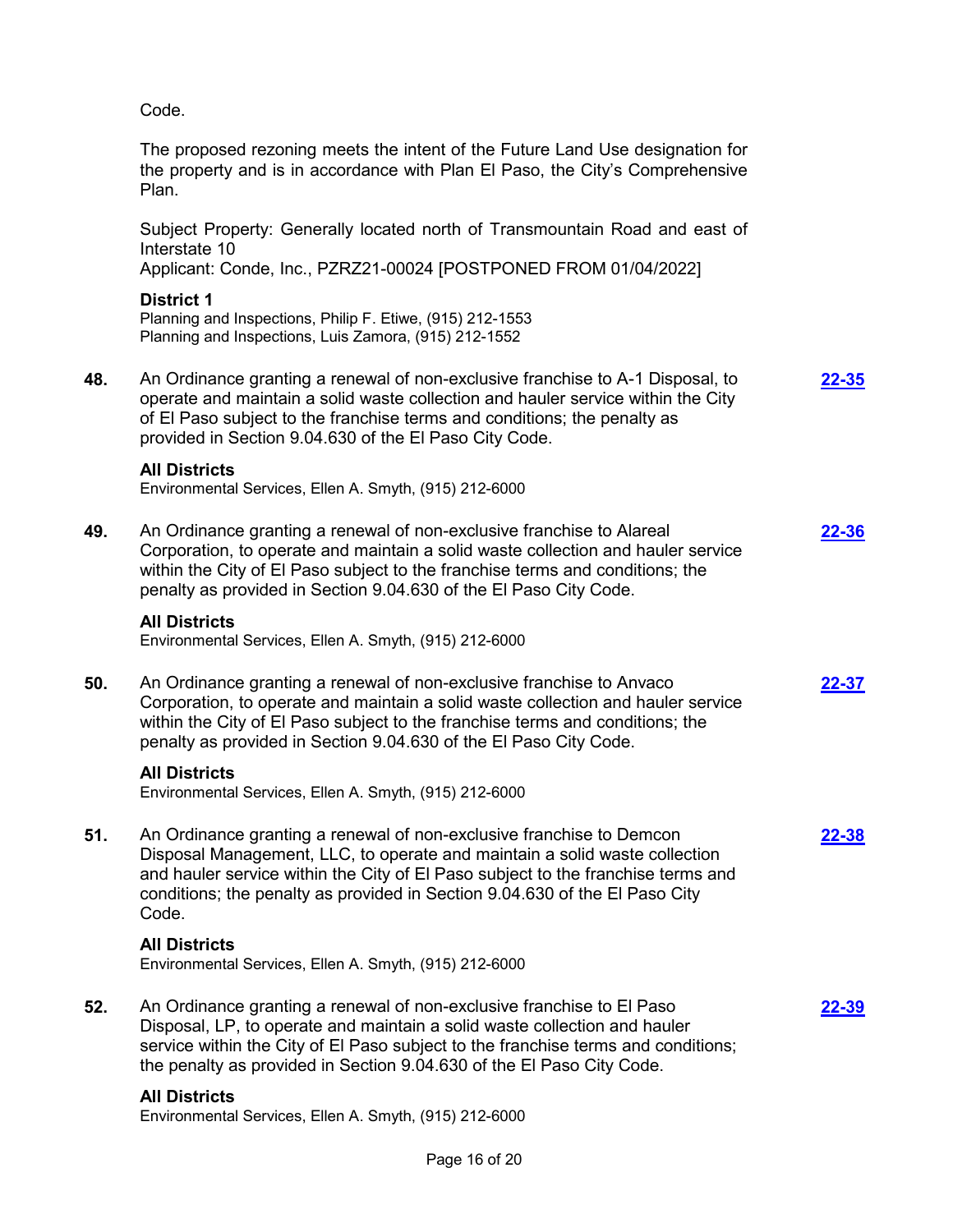| 53. | An Ordinance granting a renewal of non-exclusive franchise to El Paso<br>Sanitation Systems, Inc, to operate and maintain a solid waste collection and<br>hauler service within the City of El Paso subject to the franchise terms and<br>conditions; the penalty as provided in Section 9.04.630 of the El Paso City<br>Code. | <b>22-40</b> |
|-----|--------------------------------------------------------------------------------------------------------------------------------------------------------------------------------------------------------------------------------------------------------------------------------------------------------------------------------|--------------|
|     | <b>All Districts</b><br>Environmental Services, Ellen A. Smyth, (915) 212-6000                                                                                                                                                                                                                                                 |              |
| 54. | An Ordinance granting a renewal of non-exclusive franchise to GCC of<br>America, Inc., to operate and maintain a solid waste collection and hauler<br>service within the City of El Paso subject to the franchise terms and conditions;<br>the penalty as provided in Section 9.04.630 of the El Paso City Code.               | <u>22-41</u> |
|     | <b>All Districts</b><br>Environmental Services, Ellen A. Smyth, (915) 212-6000                                                                                                                                                                                                                                                 |              |
| 55. | An Ordinance granting a renewal of non-exclusive franchise to Heist Disposal,<br>Inc., to operate and maintain a solid waste collection and hauler service within<br>the City of El Paso subject to the franchise terms and conditions; the penalty as<br>provided in Section 9.04.630 of the El Paso City Code.               | 22-42        |
|     | <b>All Districts</b><br>Environmental Services, Ellen A. Smyth, (915) 212-6000                                                                                                                                                                                                                                                 |              |
| 56. | An Ordinance granting a renewal of non-exclusive franchise to JRG Disposal<br>Service, to operate and maintain a solid waste collection and hauler service<br>within the City of El Paso subject to the franchise terms and conditions; the<br>penalty as provided in Section 9.04.630 of the El Paso City Code.               | <u>22-43</u> |
|     | <b>All Districts</b><br>Environmental Services, Ellen A. Smyth, (915) 212-6000                                                                                                                                                                                                                                                 |              |
| 57. | An Ordinance granting a renewal of non-exclusive franchise to Loretto<br>Investment Corporation, to operate and maintain a solid waste collection and<br>hauler service within the City of El Paso subject to the franchise terms and<br>conditions; the penalty as provided in Section 9.04.630 of the El Paso City<br>Code.  | 22-44        |
|     | <b>All Districts</b><br>Environmental Services, Ellen A. Smyth, (915) 212-6000                                                                                                                                                                                                                                                 |              |
| 58. | An Ordinance granting a renewal of non-exclusive franchise to Moore Service,<br>Inc., to operate and maintain a solid waste collection and hauler service within<br>the City of El Paso subject to the franchise terms and conditions; the penalty as<br>provided in Section 9.04.630 of the El Paso City Code.                | 22-45        |
|     | <b>All Districts</b><br>Environmental Services, Ellen A. Smyth, (915) 212-6000                                                                                                                                                                                                                                                 |              |
| 59. | An Ordinance granting a renewal of non-exclusive franchise to Sandoval Capital<br>Inc. DBA Bronco Disposal, to operate and maintain a solid waste collection and<br>hauler service within the City of El Paso subject to the franchise terms and                                                                               | <b>22-46</b> |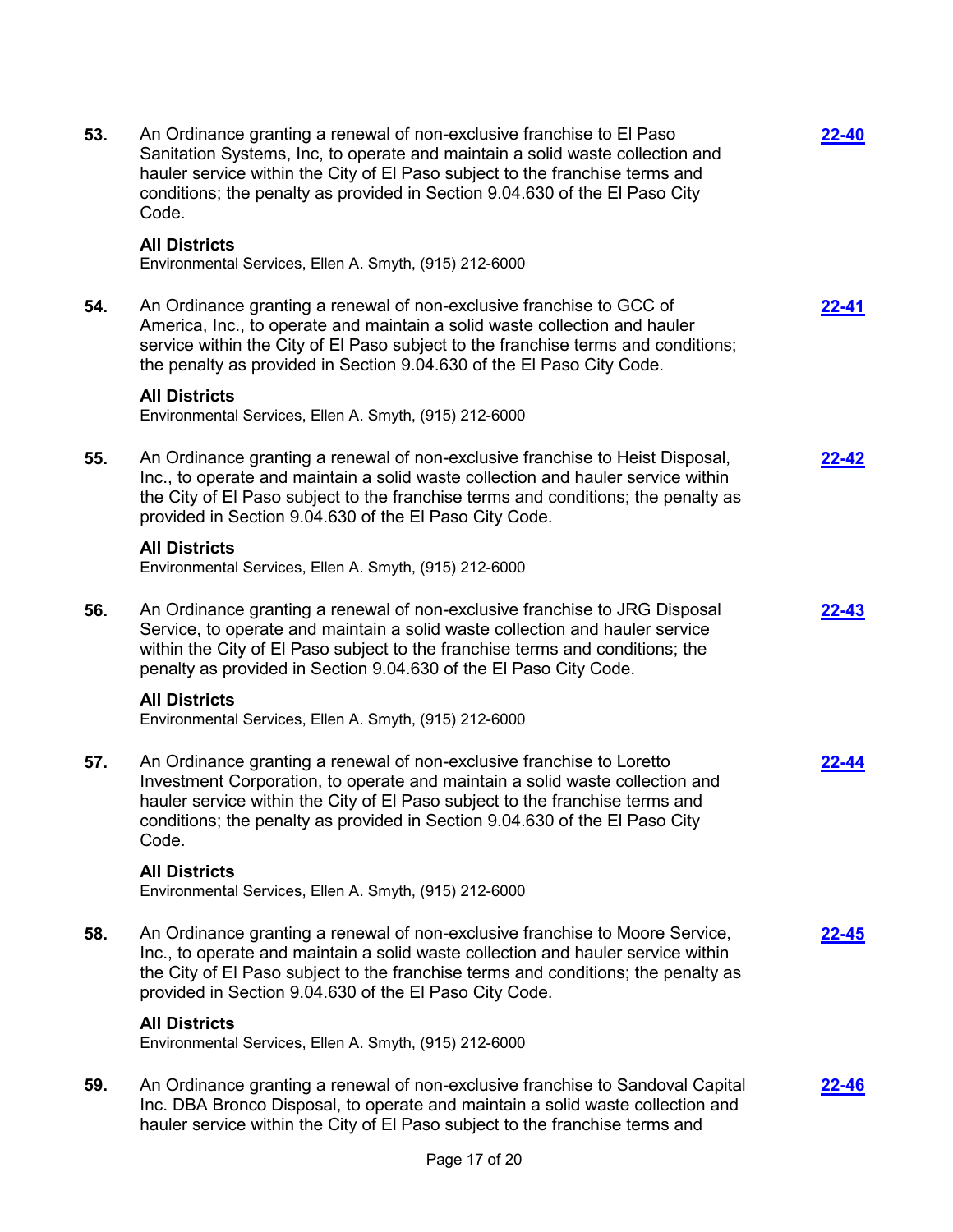conditions; the penalty as provided in Section 9.04.630 of the El Paso City Code.

#### **All Districts**

Environmental Services, Ellen A. Smyth, (915) 212-6000

**60.** An Ordinance granting a renewal of non-exclusive franchise to Southwest Disposal Inc, to operate and maintain a solid waste collection and hauler service within the City of El Paso subject to the franchise terms and conditions; the penalty as provided in Section 9.04.630 of the El Paso City Code.

#### **All Districts**

Environmental Services, Ellen A. Smyth, (915) 212-6000

# **REGULAR AGENDA - OTHER BUSINESS:**

**[22-47](http://elpasotexas.legistar.com/gateway.aspx?m=l&id=/matter.aspx?key=6511)**

## **Goal 1: Create an Environment Conducive to Strong, Sustainable Economic Development**

**61.** Discussion and action on a Resolution that the City Manager be authorized to execute a Memorandum of Understanding with the International Economic Development Council (IEDC), to provide support to the IEDC's Equity Communities Cohort to create an Equity Action Plan in accordance with the terms and conditions of the MOU and Council's authorization. **[22-115](http://elpasotexas.legistar.com/gateway.aspx?m=l&id=/matter.aspx?key=6579)**

## **All Districts**

Economic and International Development, Mirella Craigo, (915) 212-1617 Economic and International Development, Elizabeth Triggs, (915) 212-1619

## **Goal 2: Set the Standard for a Safe and Secure City**

**62.** Discussion and action on the award of Task Order #1V-1 Fire Station 20 (FS 20) Bay Addition for Solicitation 2021-0811 Job Order Contracting and Facilitates Construction to Veliz Company, LLC for a total estimated award of \$548,934.46. **[22-96](http://elpasotexas.legistar.com/gateway.aspx?m=l&id=/matter.aspx?key=6560)**

## **District 3**

Capital Improvement Department, Sam Rodriguez (915) 212-1845

## **Goal 3: Promote the Visual Image of El Paso**

**63.** Discussion and action on a request from Florence Cattle Group LLC for City Council to grant an exception from the prohibition of the sale of alcohol beverages within three hundred feet of a public or private school for a restaurant and grocery/meat market requesting to sell beer and wine, for the property located at 6415 N. Mesa, and legally described as Tract 28-B, Tract 30C, Tract 28B1A, and Tract 30C1A, A.F. Miller Survey 214, Abstract 3598, City of El Paso, El Paso County, Texas. **[22-123](http://elpasotexas.legistar.com/gateway.aspx?m=l&id=/matter.aspx?key=6587)**

#### **District 8**

Planning and Inspections, Philip Etiwe, (915) 212-1553 Planning and Inspections, Raul Garcia, (915) 212-1643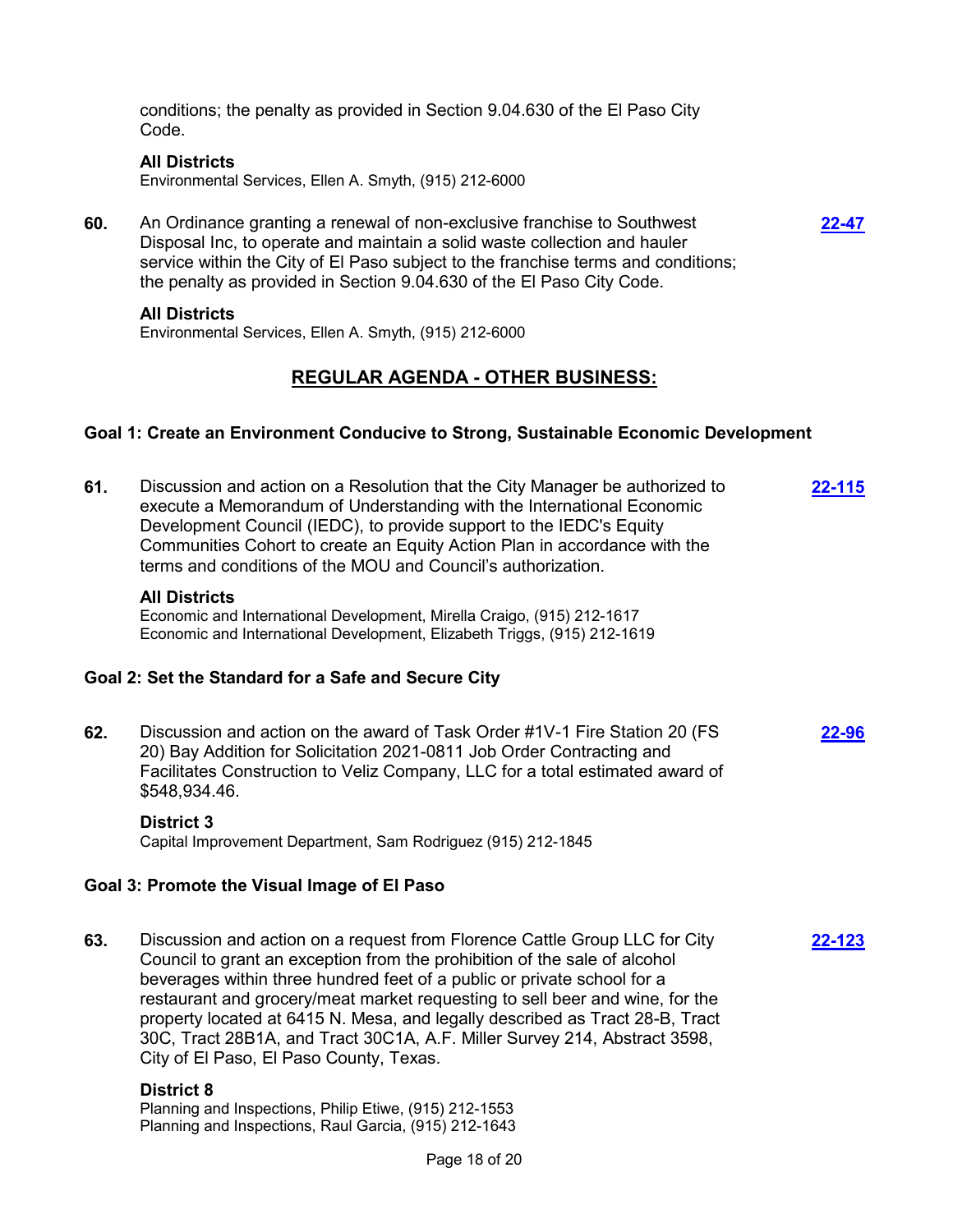## **Goal 8: Nurture and Promote a Healthy, Sustainable Community**

**64.** Discussion and action that the Mayor of the City of El Paso, Texas be authorized to sign Resolutions of Support and/or Resolutions of No Objection for the following 2022 9% Regional Competitive Low Income Housing Tax Credit (LIHTC) applications: **[22-121](http://elpasotexas.legistar.com/gateway.aspx?m=l&id=/matter.aspx?key=6585)**

> · Alameda Palms II, located at 140 S. Americas Ave., El Paso, Texas 79907, proposed by Alameda Palms II, LTD/Tropicana Building II, LLC;

- · Ridgestone Seniors, located at 11040 Montana Ave, El Paso, TX 79936, proposed by Ridgestone Seniors, Ltd./Investment Builders, Inc.;
- · Sunset Vista Seniors, located at 1333 Pullman Dr., El Paso, TX 79936, proposed by Sunset Vista Seniors, Ltd./Investment Builders, Inc.;
- · Villas at Augusta, located at the southwest corner of Augusta Dr. and N Zaragoza Rd, El Paso, TX 79938, proposed by Villas at Augusta, Ltd./Investment Builders, Inc.

## **All Districts**

Community and Human Development, Nicole Ferrini, (915) 212-1659

# **EXECUTIVE SESSION**

## **The following member of City Council will be present via video conference:**

## **Representative Cassandra Hernandez**

The City Council of the City of El Paso may retire into EXECUTIVE SESSION pursuant to Section 3.5A of the El Paso City Charter and the Texas Government Code, Chapter 551, Subchapter D, to discuss any of the following: (The items listed below are matters of the sort routinely discussed in Executive Session, but the City Council of the City of El Paso may move to Executive Session any of the items on this agenda, consistent with the terms of the Open Meetings Act and the Rules of City Council.) The City Council will return to open session to take any final action and may also, at any time during the meeting, bring forward any of the following items for public discussion, as appropriate.

| Section 551.071 | CONSULTATION WITH ATTORNEY                                         |
|-----------------|--------------------------------------------------------------------|
| Section 551.072 | DELIBERATION REGARDING REAL PROPERTY                               |
| Section 551.073 | DELIBERATION REGARDING PROSPECTIVE GIFTS                           |
| Section 551.074 | PERSONNEL MATTERS                                                  |
| Section 551.076 | DELIBERATION REGARDING SECURITY DEVICES OR SECURITY AUDITS         |
| Section 551.087 | DELIBERATION REGARDING ECONOMIC DEVELOPMENT NEGOTIATIONS           |
| Section 551.089 | DELIBERATION REGARDING SECURITY DEVICES OR SECURITY AUDITS; CLOSED |
|                 | MEETING                                                            |

## **Goal 6: Set the Standard for Sound Governance and Fiscal Management**

## **Discussion and action on the following:**